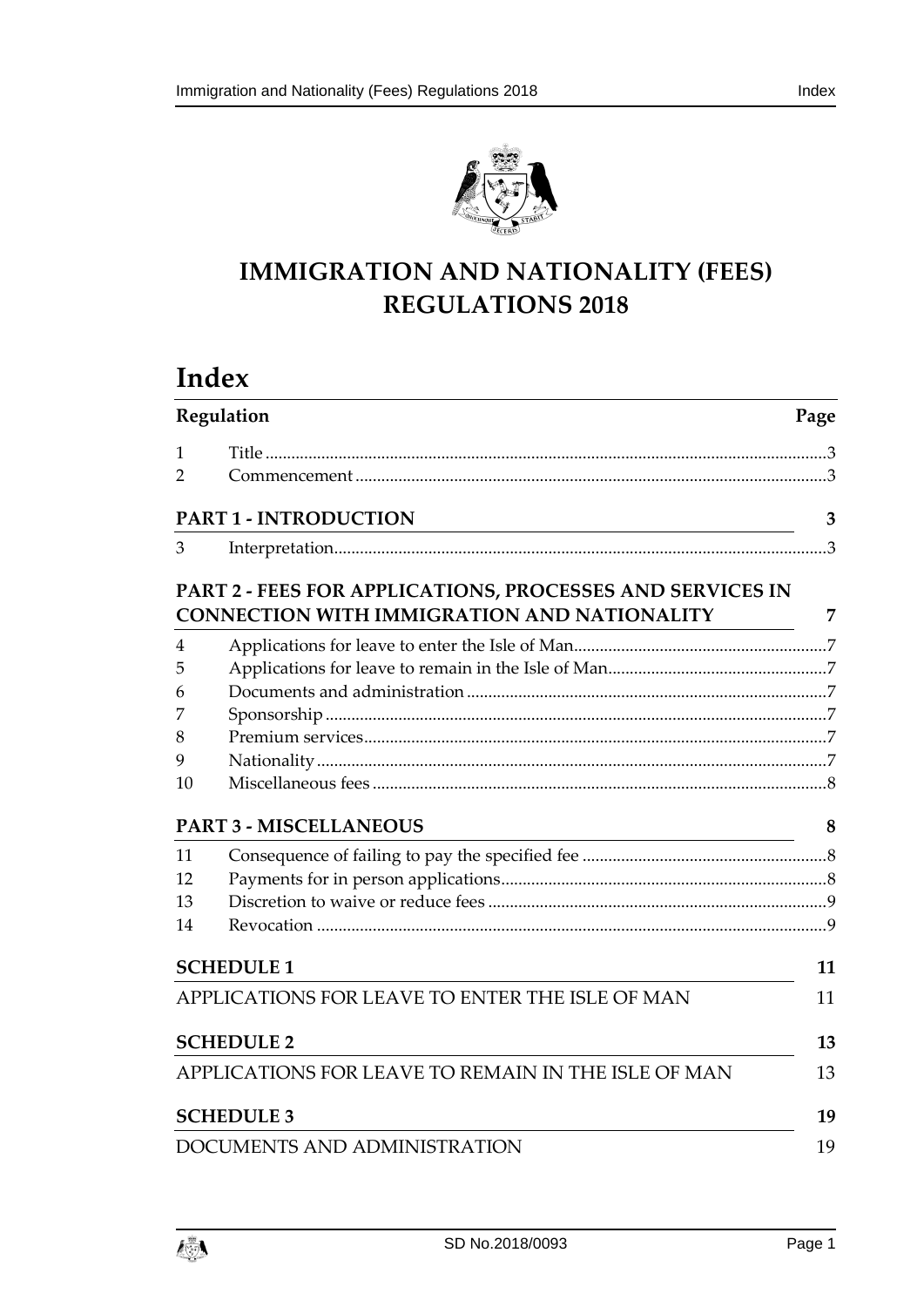| <b>SCHEDULE 4</b>                     | 21 |
|---------------------------------------|----|
| <b>SPONSORSHIP</b>                    | 21 |
| <b>SCHEDULE 5</b>                     | 23 |
| PREMIUM SERVICES (IN THE ISLE OF MAN) | 23 |
| <b>SCHEDULE 6</b>                     | 25 |
| <b>NATIONALITY</b>                    | 25 |
| <b>SCHEDULE 7</b>                     | 27 |
| <b>MISCELLANEOUS FEES</b>             | 27 |

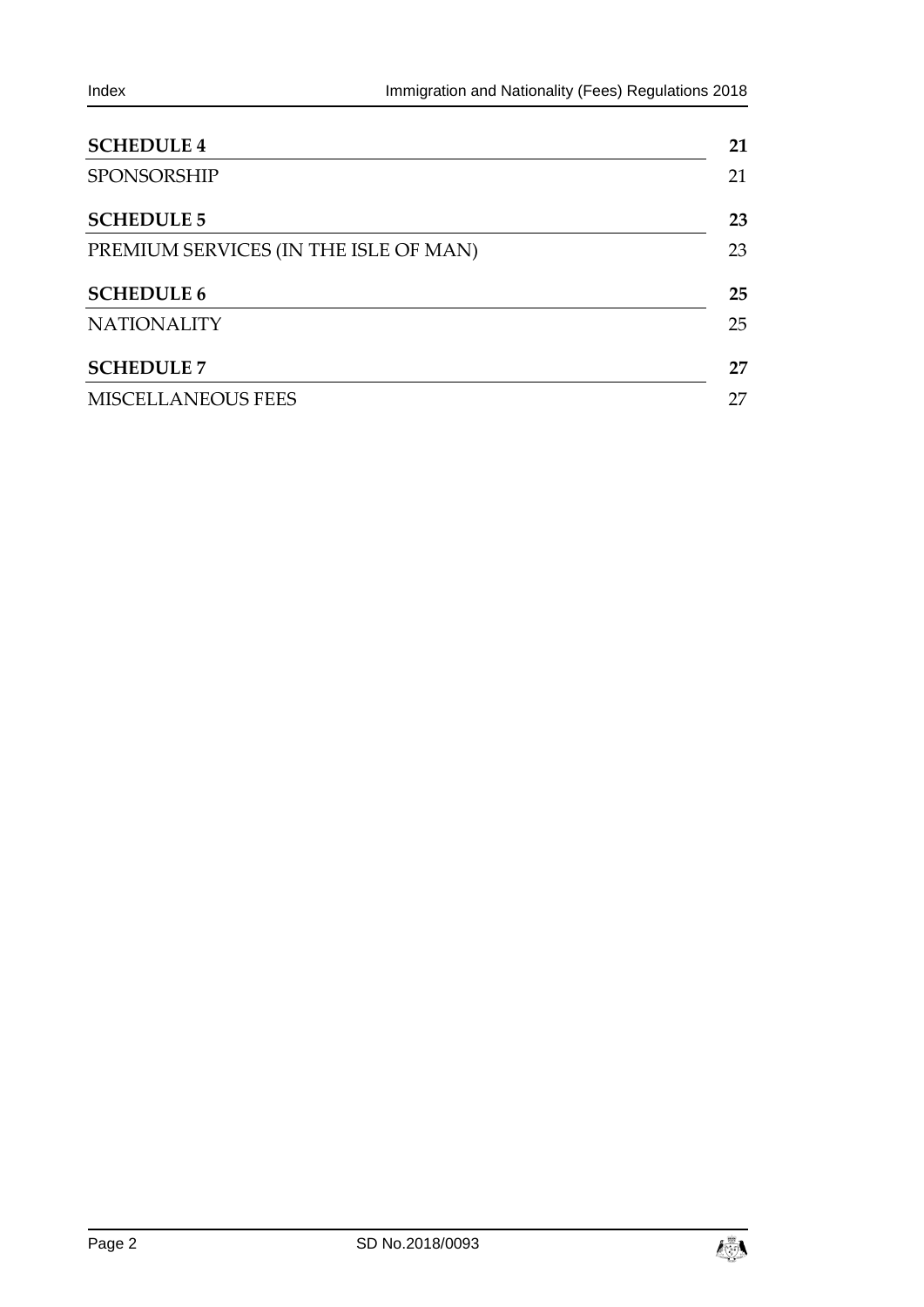

*Immigration Act 2014*

# **IMMIGRATION AND NATIONALITY (FEES) REGULATIONS 2018**

| Laid before Tynwald:   | 17 April 2018 |
|------------------------|---------------|
| Coming into Operation: | 6 April 2018  |

The Governor makes the following Regulations with the consent of Treasury<sup>1</sup> under sections  $68(1)$ ,  $(7)$  to  $(10)$ ,  $(12)$  and  $(13)$  and  $69(1)$ ,  $(2)$  and  $(4A)$  of the Immigration Act  $2014$  (of Parliament)<sup>2</sup> as that Act has effect in the Island<sup>3</sup>. These Regulations are made pursuant to the Immigration and Nationality (Fees) Order 2018<sup>4</sup> .

# <span id="page-2-0"></span>**1 Title**

These Regulations are the Immigration and Nationality (Fees) Regulations 2018.

### <span id="page-2-2"></span><span id="page-2-1"></span>**2 Commencement**

These Regulations come into operation on 6 April 2018.

# **PART 1 - INTRODUCTION**

# <span id="page-2-3"></span>**3 Interpretation**

In these Regulations —

- "the 1971 Act" means the Immigration Act 1971 (of Parliament)<sup>5</sup> as that Act has effect in the Island<sup>6</sup>;
- "**the 1981 Act**" means the British Nationality Act 1981 (of Parliament)<sup>7</sup> as that Act has effect in the Island<sup>8</sup>;

 $\overline{a}$ 

<sup>1</sup> As required by section 69(1) of the Immigration Act 2014 as that Act has effect in the Island. <sup>2</sup> 2014 c.22.

<sup>3</sup> See Immigration (Isle of Man) Order 2008 (SI 2008/680) as amended by the Immigration (Isle of Man) (Amendment) Order 2015 (SI 2015/1765); there are other amendments to that Order but none are relevant for present purposes.

<sup>4</sup> SD 2018/0092.

<sup>5</sup> 1971 c. 77.

<sup>6</sup> See Immigration (Isle of Man) Order 2008 (SI 2008/680) (as amended).

<sup>7</sup> 1981 c.61.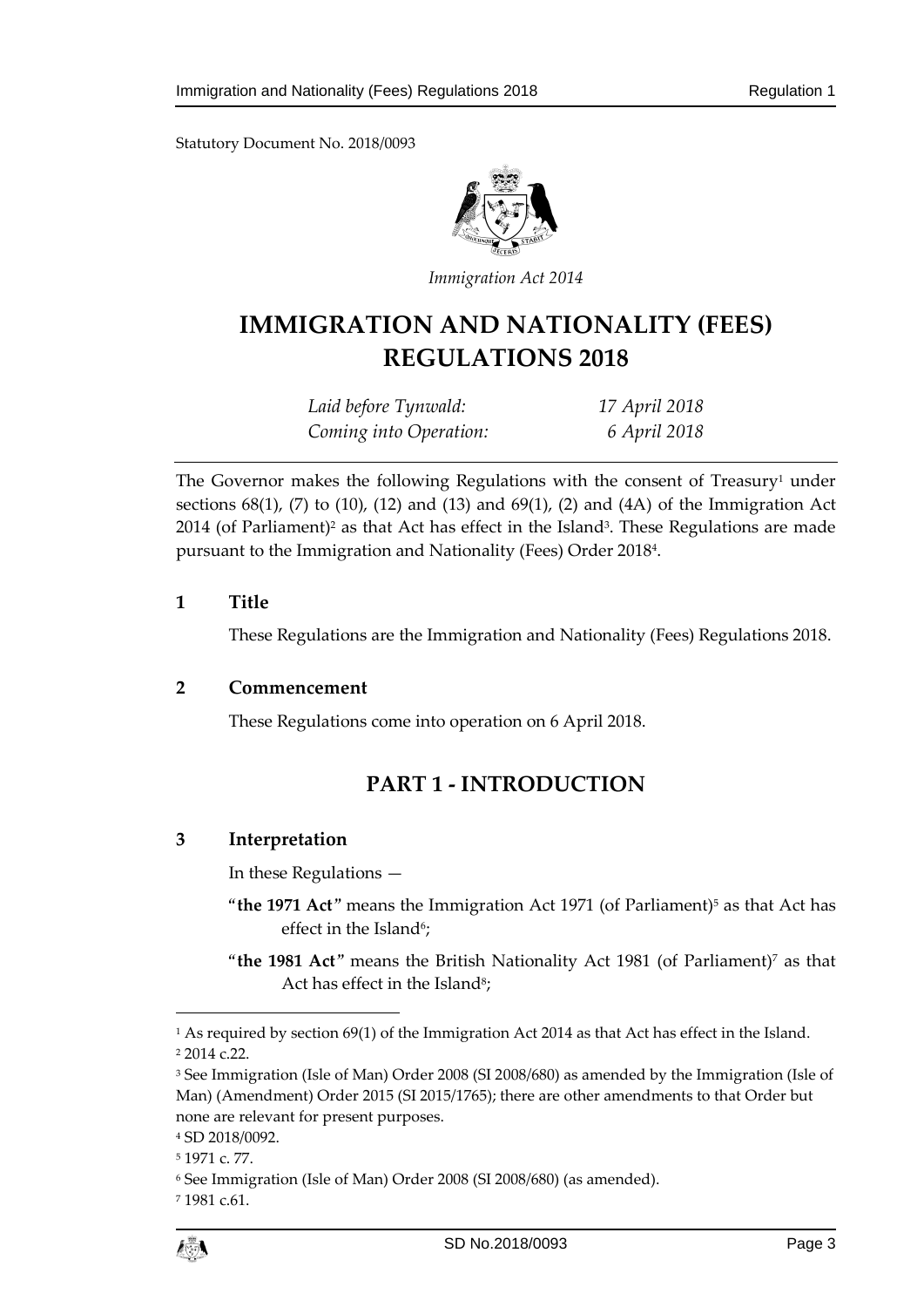- "**the 2002 Act**" means the Nationality, Immigration and Asylum Act 2002 (of Parliament)<sup>9</sup> as that Act has effect in the Island<sup>10</sup>;
- **"the 2009 Regulations**" means the Immigration (European Economic Area) Regulations 2009 (as amended) $11$ ;
- "**the 2014 Act**" means the Immigration Act 2014 (of Parliament)<sup>12</sup> as that Act has effect in the Island<sup>13</sup>;
- "**the 2018 Order**" means the Immigration and Nationality (Fees) Order 2018 14;
- **"application for naturalisation as a British citizen**" means an application for naturalisation as a British citizen under section 6(1) or (2) of the 1981 Act;
- **"application for registration as a British citizen**" means an application for registration as a British citizen under the 1981 Act;
- **"biometric information"** means information about a person's external physical characteristics;
- **"British citizen"** means a person who has that status in accordance with the provisions of the 1981 Act, or the British Nationality (Hong Kong) Act 1997 (of Parliament)<sup>15</sup> or the British Overseas Territories Act 2002 (of Parliament)<sup>16</sup> or the former Nationality Acts as defined in section 50(1) of the 1981 Act;
- **"certificate of registration or naturalisation"** means a certificate of registration or naturalisation as a British citizen issued under the 1981 Act;
- "**certificate of sponsorship**" means an authorisation allocated by or on behalf of the Governor under the immigration rules to a sponsor and issued to a person by that sponsor, in respect of an application, or potential application, for entry clearance, leave to enter or leave to remain in the Island as a sponsored worker;
- "**CESC national**" means a person who is a national of a state which has ratified the European Social Charter, agreed by the Council of Europe at Turin on 18th October 196117;

**"child"** means a person under the age of 18;

**"confirmation of acceptance for studies"** means an authorisation allocated by or on behalf of the Governor under the immigration rules to a sponsor

-

<sup>12</sup> 2014 c.22.



<sup>8</sup> Extended to the Isle of Man by section 53 of that Act.

<sup>9</sup> 2002 c.41.

<sup>10</sup> See Immigration (Isle of Man) Order 2008 (SI 2008/680) (as amended).

<sup>11</sup> SD 2009/0635 as amended by SD 2012/151 and SD 2016/280.

<sup>13</sup> See Immigration (Isle of Man) Order 2008 (SI 2008/680) (as amended).

<sup>14</sup> SD 2018/0092.

<sup>15</sup> 1997 c.20 (extended to the Island by section 3 of that Act).

<sup>16</sup> 2002 c.8 (extended to the Island by section 8 of that Act).

<sup>17</sup> (CETS No. 035).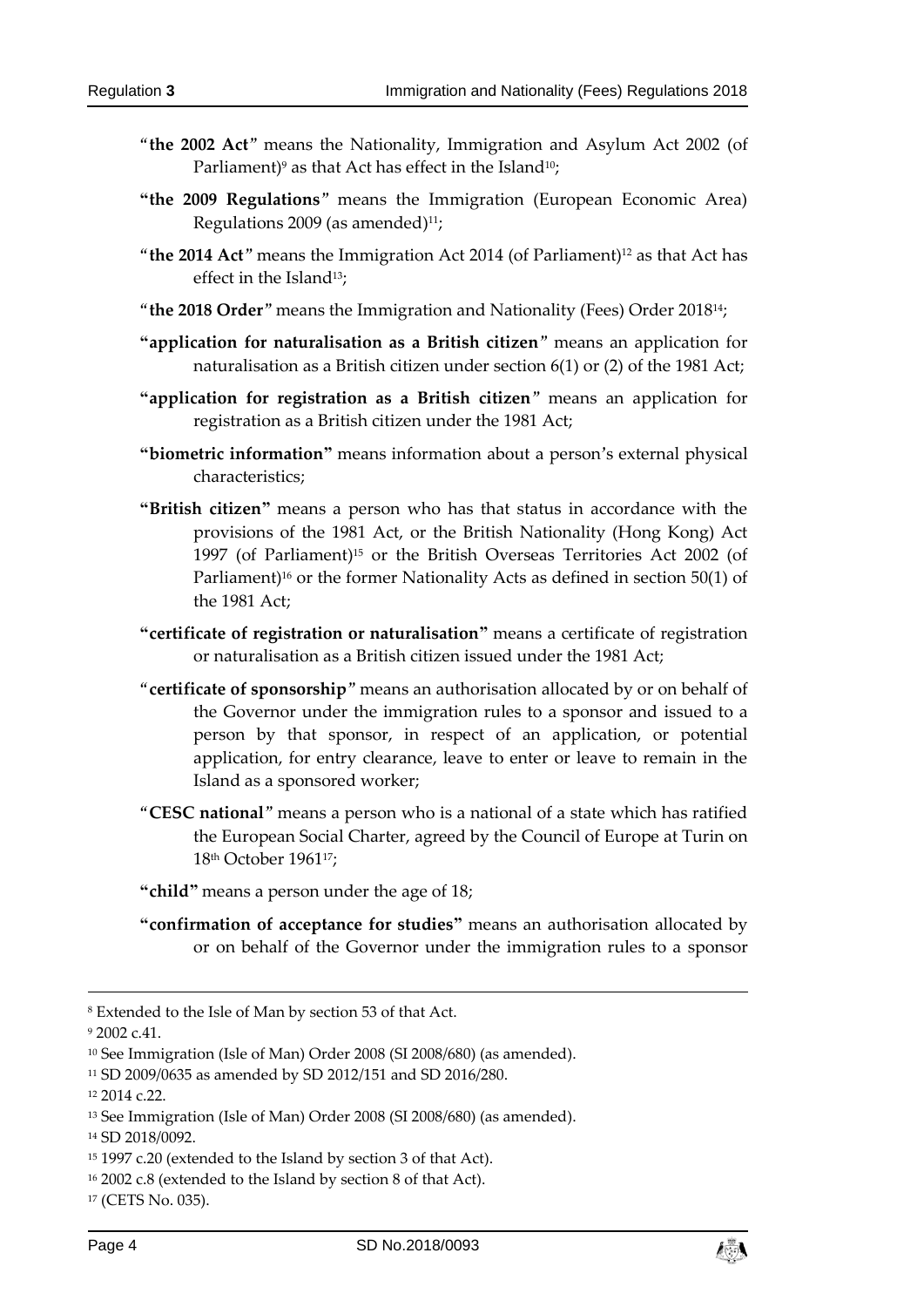and issued to a person by that sponsor, in respect of an application, or potential application, for entry clearance, leave to enter or leave to remain in the Island as a student;

- **"control port"** means a port in which a control area is designated under paragraph 26(3) of Schedule 2 to the 1971 Act;
- **"Convention rights"** means the rights identified as Convention rights by section 1 of the Human Rights Act 2001<sup>18</sup>;
- **"dependant"** in respect of a person means
	- (a) the spouse or civil partner of that person;
	- (b) someone who has been living with that person in a relationship akin to marriage or civil partnership for at least two years; or
	- (c) a child of that person;
- **"EC Association Agreement with Turkey"** means the agreement establishing an Association between the European Community and Turkey signed at Ankara on 12<sup>th</sup> September 1963<sup>19</sup>;
- **"entry clearance"** has the same meaning as provided in section 33(1) of the 1971 Act;
- **"immigration rules"** means the rules made under section  $3(2)$  of the  $1971$  Act<sup>20</sup>;
- **"indefinite leave"** has the same meaning as provided in section 33(1) of the 1971 Act;
- **"leave to enter the Isle of Man"** means leave to enter the Island given in accordance with the provisions of the 1971 Act and the immigration rules and any subsequent variation of that leave;
- **"leave to remain in the Isle of Man**" means leave to remain in the Island given in connection with the provisions of the 1971 Act and the immigration rules and any subsequent variation of that leave;
- **"limited leave"** has the same meaning as provided in section 33(1) of the 1971 Act;
- **"main applicant"** means the person who has made an application or claim in connection with immigration, as distinct from the person applying as the dependant of such a person;
- **"Points-Based System"** means those categories set out in Part 6A of the immigration rules;
- **"premium services"** means optional premium services offered in connection with immigration or nationality applications;

1

<sup>18</sup> AT 1 of 2001.

<sup>19</sup> OJ No c113, 24.12.73, p2.

<sup>20</sup> SD 2005/0062 (as amended).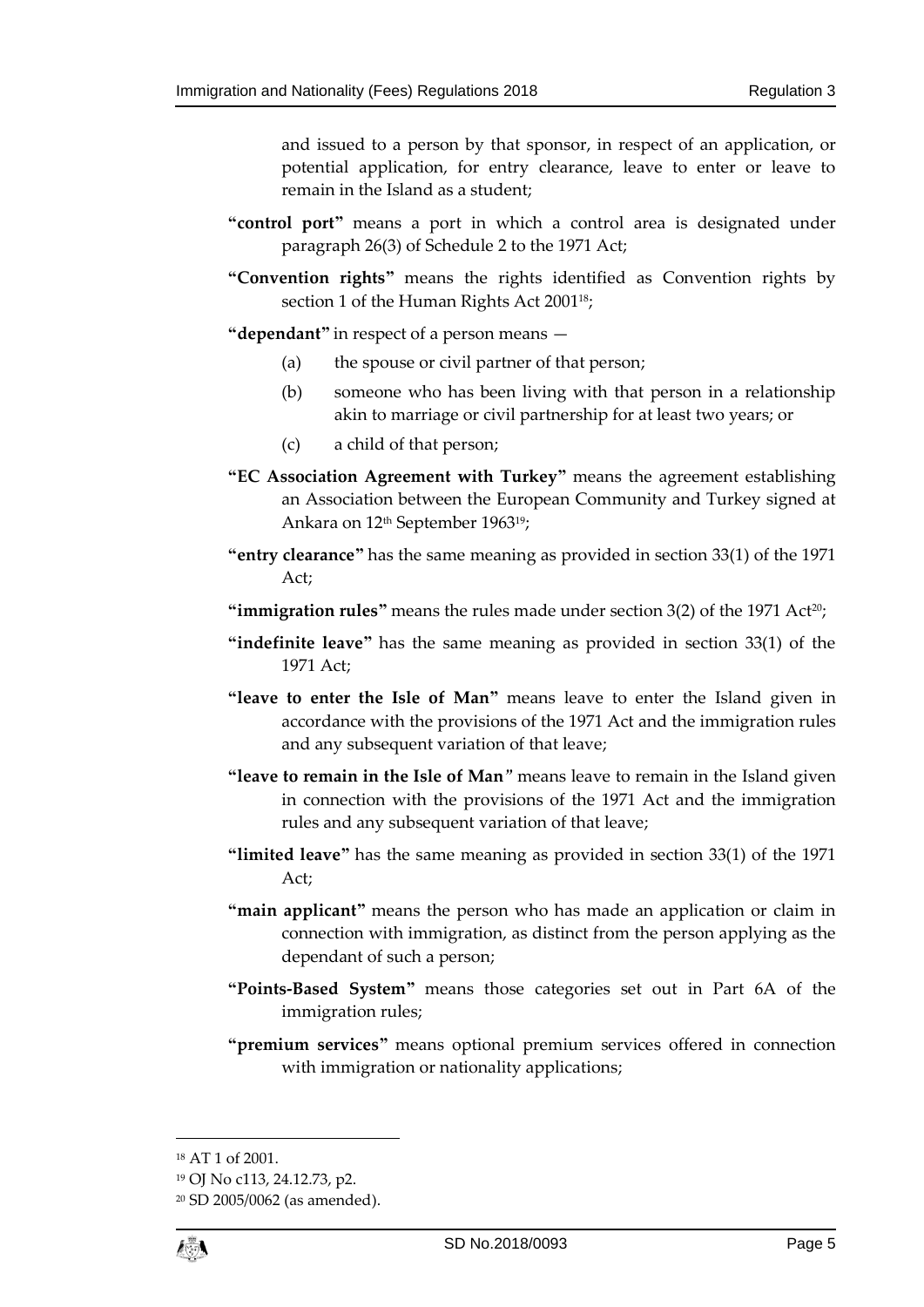- **"process used to take a record of a person's biometric information"** means the process, or combination of processes to which a person may be required to submit in order to enable a record to be taken of that person's biometric information, where the person is required by regulations made under section 41 of the 1981 Act or section 126 of the 2002 Act to provide such information for the purposes of an application or claim in connection with immigration or nationality;
- **"settlement"** means being ordinarily resident in the Isle of Man without being subject under the immigration laws to any restriction on the period for which an individual may remain<sup>21</sup>;
- **"small or charitable sponsor"** means a sponsor with 50 or fewer employees or a sponsor which is registered as an Isle of Man registered charity in accordance with the Charities Registration Act 1989<sup>22</sup>;
- **"sponsor"** means a person licensed by or on behalf of the Governor under the immigration rules to issue certificates of sponsorship or confirmations of acceptance for studies, or both;
- **"sponsor licence"** means a licence granted under the immigration rules to a person who, by virtue of such a licence, is licensed as a sponsor;
- **"Tier"** means the route, provided for in Part 6A of the immigration rules, by which a person seeking entry clearance, leave to enter the Isle of Man or leave to remain in the Isle of Man as a Tier 4 Migrant or a Tier 5 Migrant applies for such entry clearance, leave to enter or leave to remain;
- **"Tier 1 (Entrepreneur) Migrant", "Tier 1 (Exceptional Talent) Migrant", "Tier 1 (General) Migrant", "Tier 1 (Graduate Entrepreneur) Migrant", "Tier 1 (Investor) Migrant" and "Tier 1 (Post-Study Work) Migrant"** each have the same meaning as provided in the immigration rules;

**"Tier 4 Migrant"** has the same meaning as provided in the immigration rules;

- "**Tier 5 Migrant", "Tier 5 (Temporary Worker) Migrant", and "Tier 5 (Youth Mobility) Temporary Migrant",** each have the same meaning as provided in the immigration rules;
- **"transfer of conditions"** means the fixing of a stamp, sticker or other attachment on a passport or other document issued to an applicant which indicates that a person has been granted leave to enter the Isle of Man or leave to remain in the Isle of Man;
- **"Worker (Intra Company Transfer) Migrant" has the same meaning as provided in the immigration rules**; and
- **"Worker Migrant" has the same meaning as provided in the immigration rules**;

1

<sup>21</sup> See Section 33(2A) of the 1971 Act.

<sup>22</sup> AT 11 of 1989.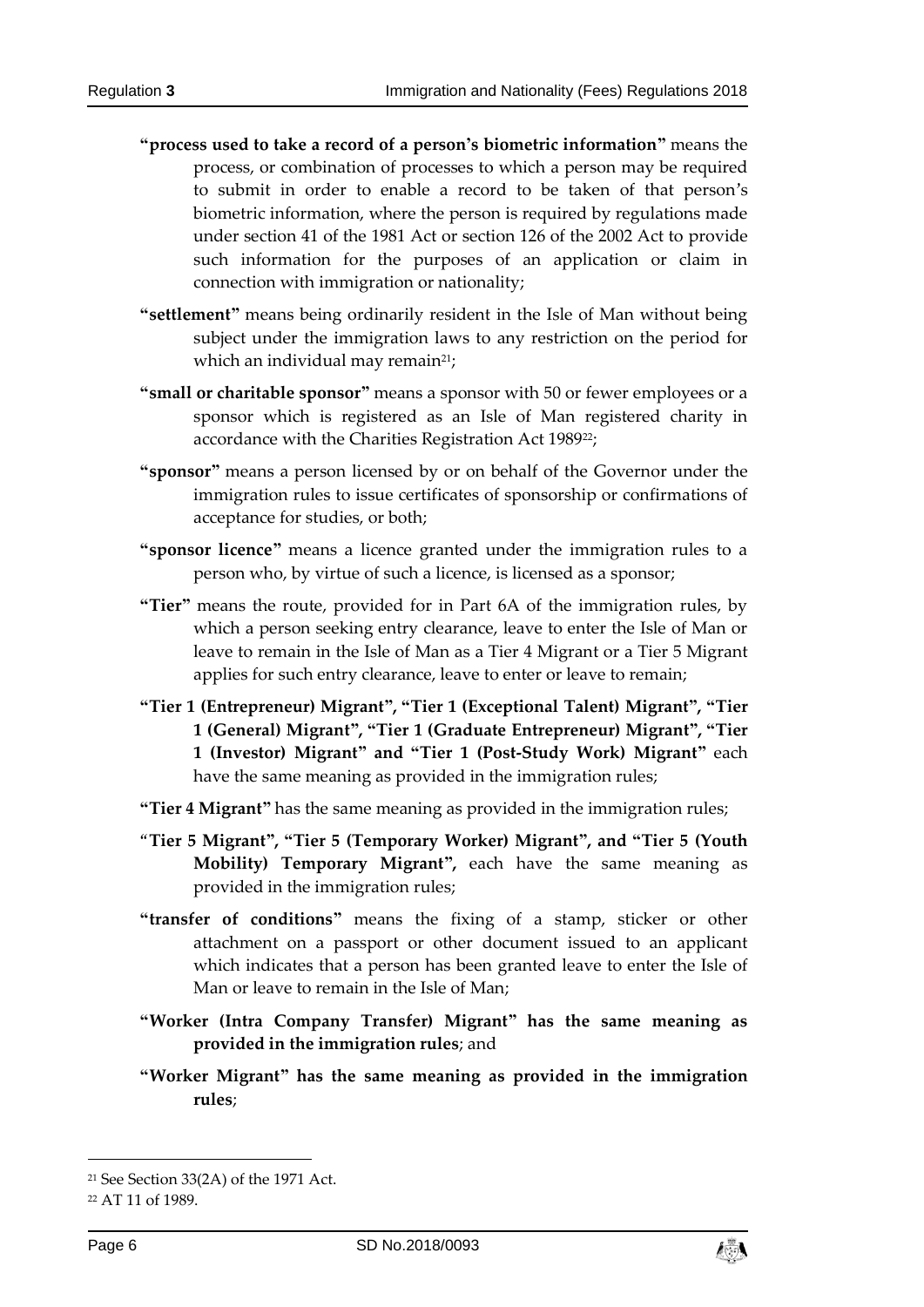# <span id="page-6-0"></span>**PART 2 - FEES FOR APPLICATIONS, PROCESSES AND SERVICES IN CONNECTION WITH IMMIGRATION AND NATIONALITY**

# <span id="page-6-1"></span>**4 Applications for leave to enter the Isle of Man**

Schedule 1 has effect to specify —

- (a) the amount of the fees for specified applications for leave to enter the Isle of Man and variation of leave to enter the Isle of Man for the purposes of article 5 of the 2018 Order; and
- (b) exceptions to the requirement to pay the fees referred to in subparagraph (a).

# <span id="page-6-2"></span>**5 Applications for leave to remain in the Isle of Man**

Schedule 2 has effect to specify —

- (a) the amount of fees for specified applications for leave to remain in the Isle of Man for the purposes of article 5 of the 2018 Order; and
- (b) exceptions to the requirement to pay the fees referred to in subparagraph (a) above and the circumstances in which such fees may be reduced.

# <span id="page-6-3"></span>**6 Documents and administration**

Schedule 3 has effect to specify the amount of fees for specified applications and requests for the purposes of article 6 of the 2018 Order.

# <span id="page-6-4"></span>**7 Sponsorship**

Schedule 4 has effect to specify the amount of the fees for specified applications, processes and services for sponsors in relation to sponsorship for the purposes of article 7 of the 2018 Order.

# <span id="page-6-5"></span>**8 Premium services**

Schedule 5 has effect to specify the amount of fees for specified premium services offered in the Isle of Man for the purposes of article 8 of the 2018 Order.

# <span id="page-6-6"></span>**9 Nationality**

Schedule 6 has effect to specify —

- (a) the amount of fees for  $-$ 
	- (i) specified applications, processes and services in connection with nationality for the purposes of article 9 of the 2018 Order; and

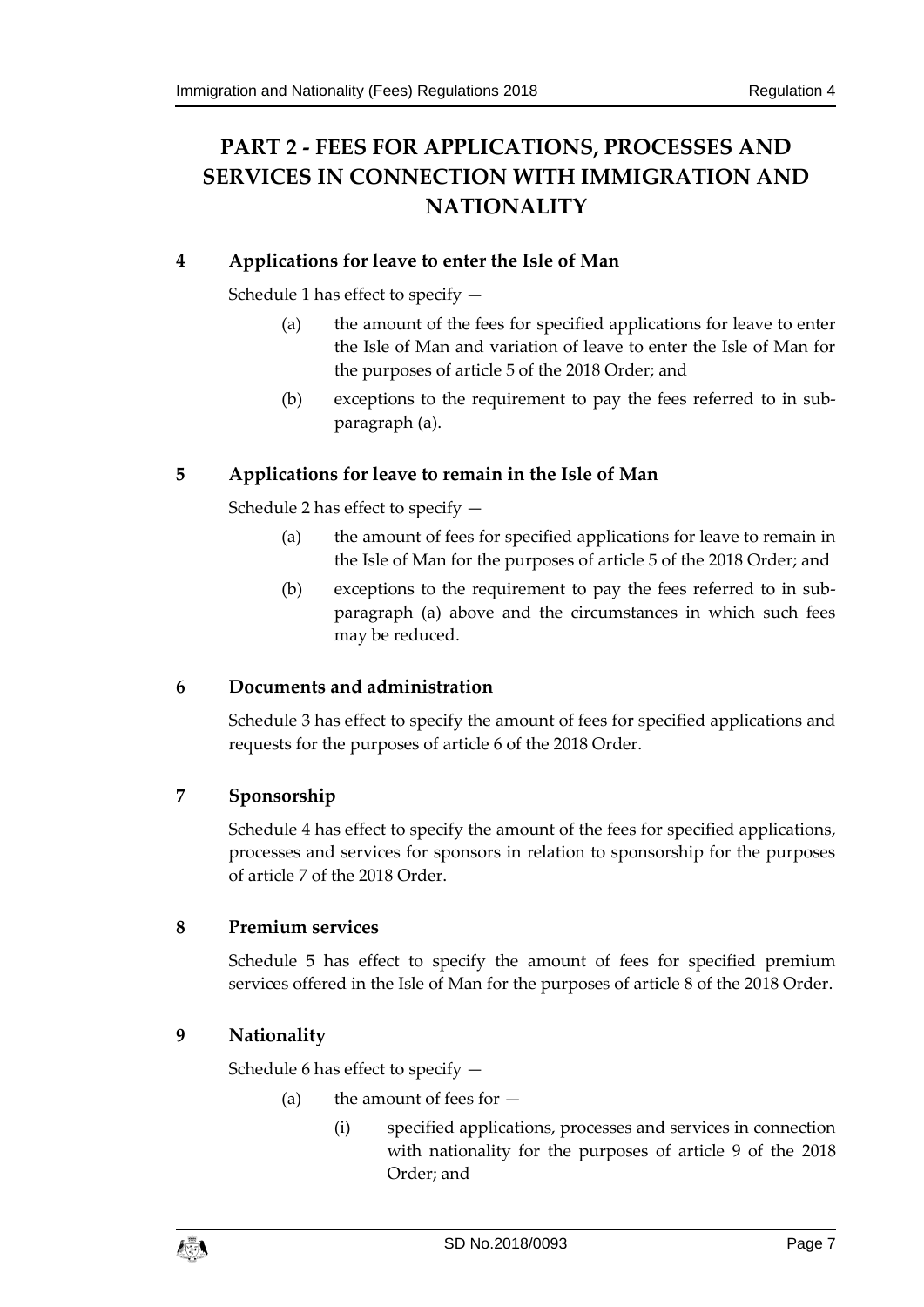- (ii) specified applications for certain documents, specified applications for the review of certain applications, or the process of taking a record of an applicant's biometric information for the purposes of article 6 of the 2018 Order; and
- (b) circumstances in which such fee for arrangement of a citizenship ceremony must be refunded.

#### <span id="page-7-0"></span>**10 Miscellaneous fees**

Schedule 7 has effect to specify —

- (a) the amount of fees for the administration of the Life in the UK and Islands test, for the purpose of fee 2.2.1 in the table in article 6 of the 2018 Order; and
- (b) the fee to purchase an information booklet for the purpose of fee 2.1.9 in the table in article 6 of the 2018 Order.

# **PART 3 - MISCELLANEOUS**

### <span id="page-7-2"></span><span id="page-7-1"></span>**11 Consequence of failing to pay the specified fee**

- (1) Where a person is required to pay a fee in these Regulations for an application, but fails to pay that fee, the Governor may —
	- (a) reject the application as invalid; or
	- (b) request the person to pay the outstanding amount.
- (2) Where paragraph  $(1)(b)$  applies  $-$ 
	- (a) the person must pay the outstanding amount within 10 working days beginning with the day on which the request for payment was made;
	- (b) if the outstanding amount is not paid within the period mentioned in sub-paragraph (a), the Governor must reject the application as invalid.
- (3) The period of 10 working days referred to in paragraph(2)(a) begins  $-$ 
	- (a) where the request for payment is made in writing, on the day that the request is sent;
	- (b) where the request is made by telephone or in person, on the day that the request is made.

#### <span id="page-7-3"></span>**12 Payments for in person applications**

- (1) Where
	- (a) an application is made in person; and

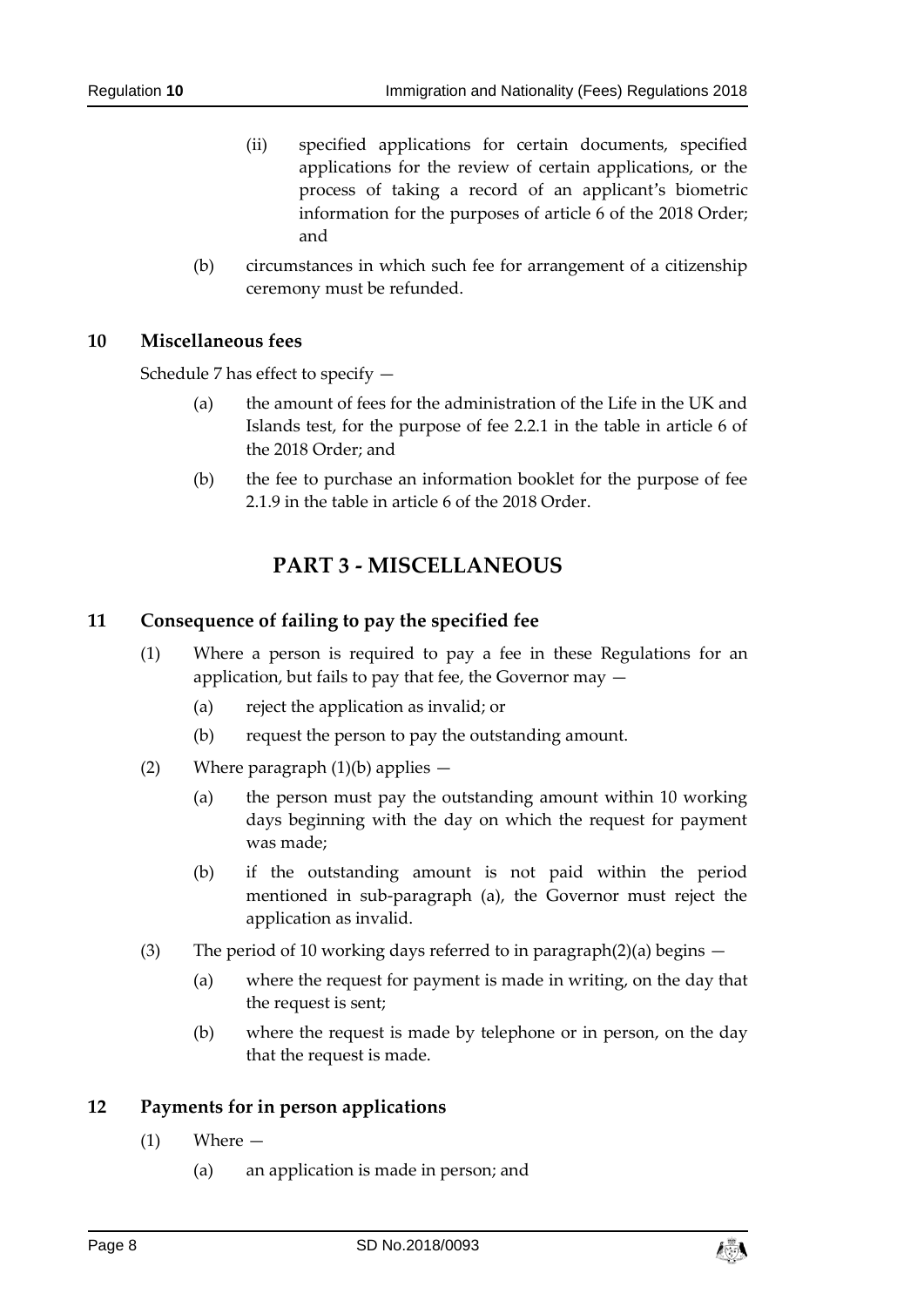(b) the applicant pays the fee in relation to such an application prior to the date that application is made,

the fee payable is that in relation to the relevant application on the date of payment.

(2) In this regulation, the date of payment means the date on which the payment is made by the applicant, unless it is made by post, in which case it means the date that the payment is posted.

### <span id="page-8-0"></span>**13 Discretion to waive or reduce fees**

The Governor may waive the payment of a fee or reduce the amount of a fee in respect of any application, service or process in these Regulations where the Governor considers it is appropriate to do so in the particular circumstances of the case.

### <span id="page-8-1"></span>**14 Revocation**

The Immigration and Nationality (Fees) Regulations 2017<sup>23</sup> are revoked.

**MADE 23 MARCH 2018**

# **RICHARD GOZNEY** *Governor*

<sup>23</sup> SD 2017/0081.



1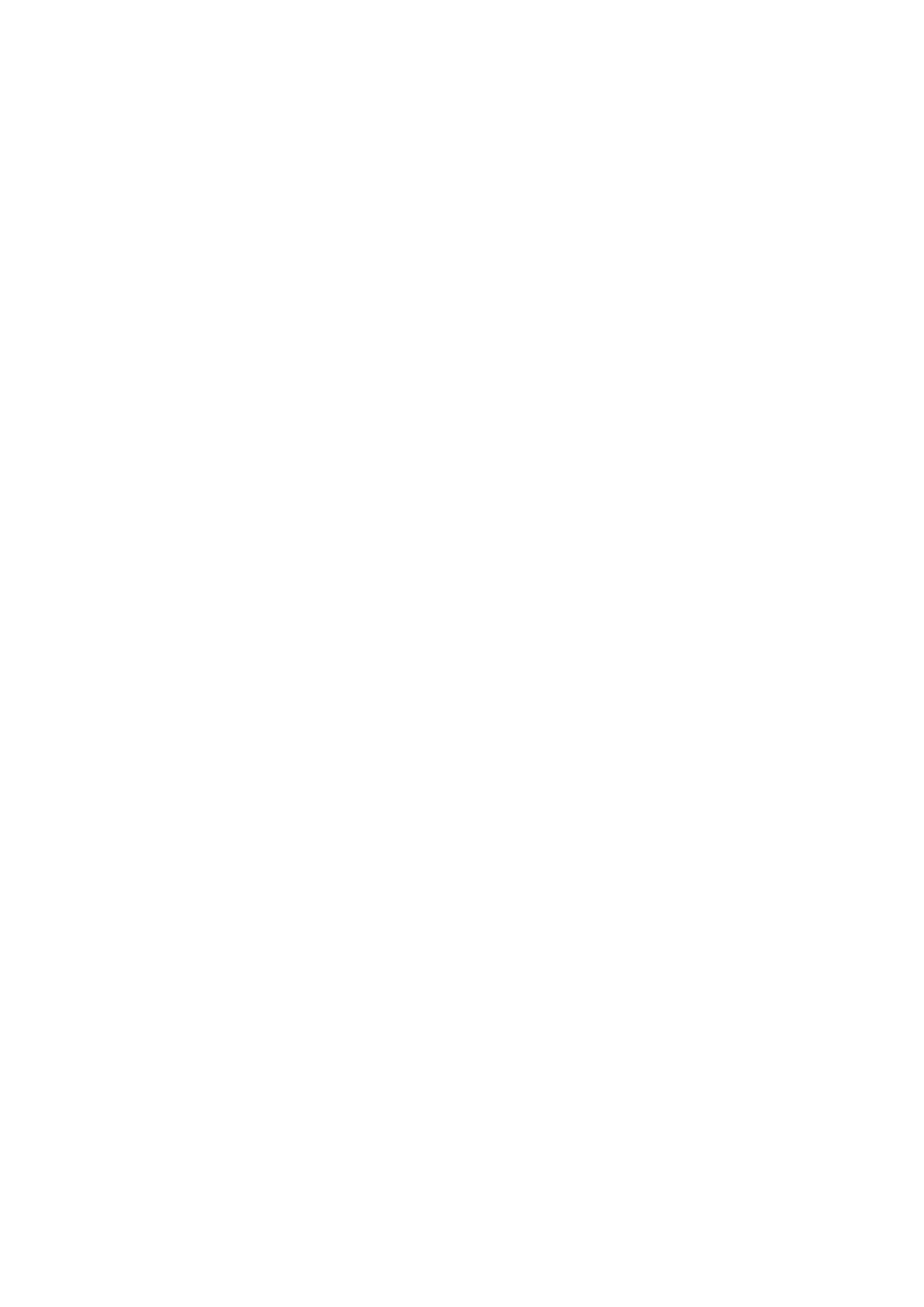### <span id="page-10-1"></span><span id="page-10-0"></span>**APPLICATIONS FOR LEAVE TO ENTER THE ISLE OF MAN**

### Regulation 4

# **1 Fees for, and in connection with, applications for leave to enter the Isle of Man**

- (1) Table 1 specifies the amount of the fees for the specified applications for leave to enter the Isle of Man.
- (2) Table 2 provides for exceptions to the requirement to pay the fees specified in Table 1.
- (3) Paragraph 2 makes provision for the amount of fees to be paid in respect of an application for leave to enter the Isle of Man by a dependant of a main applicant.

| Number<br>of fee | Type of Application                                                                                                                                                                                                                                                                                                                                      | Amount<br>of fee |
|------------------|----------------------------------------------------------------------------------------------------------------------------------------------------------------------------------------------------------------------------------------------------------------------------------------------------------------------------------------------------------|------------------|
| 1.1              | Fees for certain applications for leave to enter the Isle of<br>Man                                                                                                                                                                                                                                                                                      |                  |
| 1.1.1            | Application for leave to enter for the purposes of joining a<br>ship or aircraft as a member of the crew of that ship or<br>aircraft.                                                                                                                                                                                                                    | £64              |
| 1.1.2            | Application for leave to enter the Isle of Man with a grant of<br>temporary admission or temporary release under paragraph<br>21 or 22 of Schedule 2 to the 1971 Act (made by a person<br>physically present in the Isle of Man but liable to<br>immigration detention).                                                                                 | £1,033           |
| 1.2              | General fee for application for leave to enter the Isle of<br>Man                                                                                                                                                                                                                                                                                        |                  |
| 1.2.1            | Application for leave to enter on a route to settlement in the<br>Isle of Man (that being an application made with a view to<br>becoming ordinarily resident in the Isle of Man without<br>being subject to any restriction on the period for which an<br>individual may remain there) where the fee is not specified<br>elsewhere in these Regulations. | £1,523           |
| 1.2.2            | Application for leave to enter the Isle of Man where the fee<br>is not specified elsewhere in these Regulations.                                                                                                                                                                                                                                         | £516             |

#### **Table 1 (Fees for applications for leave to enter the Isle of Man)**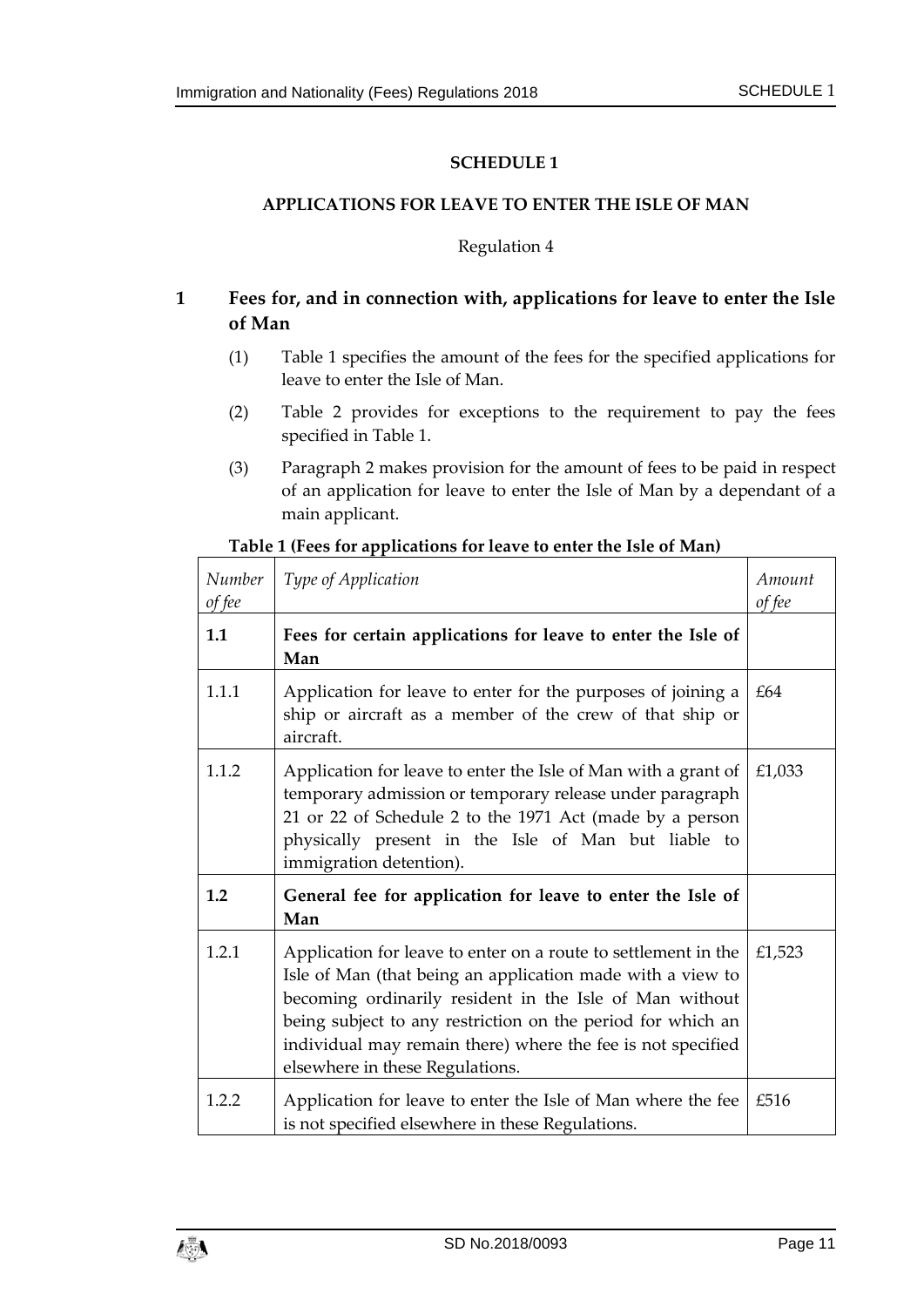| Number a<br>of the<br>exception | Description of the exception                                                                                                                                                                                                                                                                                    | Fees to<br>which<br>exception<br>applies |
|---------------------------------|-----------------------------------------------------------------------------------------------------------------------------------------------------------------------------------------------------------------------------------------------------------------------------------------------------------------|------------------------------------------|
| 2.1                             | Applications for limited leave to enter the Isle of Man<br>(by applicants physically present in the Isle of Man on<br>temporary admission or temporary release) to allow<br>recourse to public funds in certain circumstances                                                                                   |                                          |
| 2.1.1                           | No fee is payable in respect of an application for variation<br>of conditions attached to a grant of limited leave to enter<br>the Isle of Man, in order to be permitted access to public<br>funds by a person who has been granted leave -                                                                     | Fee 1.1.2                                |
|                                 | $(a)$ under $-$                                                                                                                                                                                                                                                                                                 |                                          |
|                                 | (i) paragraph $276BE(1)$ or (2) of the immigration rules;                                                                                                                                                                                                                                                       |                                          |
|                                 | (ii) paragraph D-LTRP.1.2 of Appendix FM to the<br>immigration rules; or                                                                                                                                                                                                                                        |                                          |
|                                 | (iii) paragraph D-LTRPT.1.2 of Appendix FM to the<br>immigration rules;                                                                                                                                                                                                                                         |                                          |
|                                 | (b) outside the immigration rules in accordance with<br>paragraph GEN.1.11 of Appendix FM to the immigration<br>rules.                                                                                                                                                                                          |                                          |
| 2.2                             | Applications for limited leave to enter the Isle of Man<br>(by applicants physically present in the Isle of Man on<br>temporary admission or temporary release) where to<br>require payment of the fee would be incompatible with<br>the applicant's Convention rights.                                         |                                          |
| 2.2.1                           | No fee is payable in respect of an application for limited<br>leave to enter the Isle of Man made by an applicant<br>physically present in Isle of Man, on temporary admission<br>or temporary release, where to require payment of the fee<br>would be incompatible with the applicant's Convention<br>rights. | Fee 1.1.2                                |

| Table 2 (Exceptions in respect of fees for leave to enter the Isle of Man) |
|----------------------------------------------------------------------------|
|----------------------------------------------------------------------------|

# **2. Applications by dependants**

Subject to the exceptions set out in Table 2, the fee for an application for leave to enter the Isle of Man made by the dependant of a main applicant (whether or not that application is made at the same time as that of the main applicant) is the fee specified in Table 1 in respect of the main applicant's application.

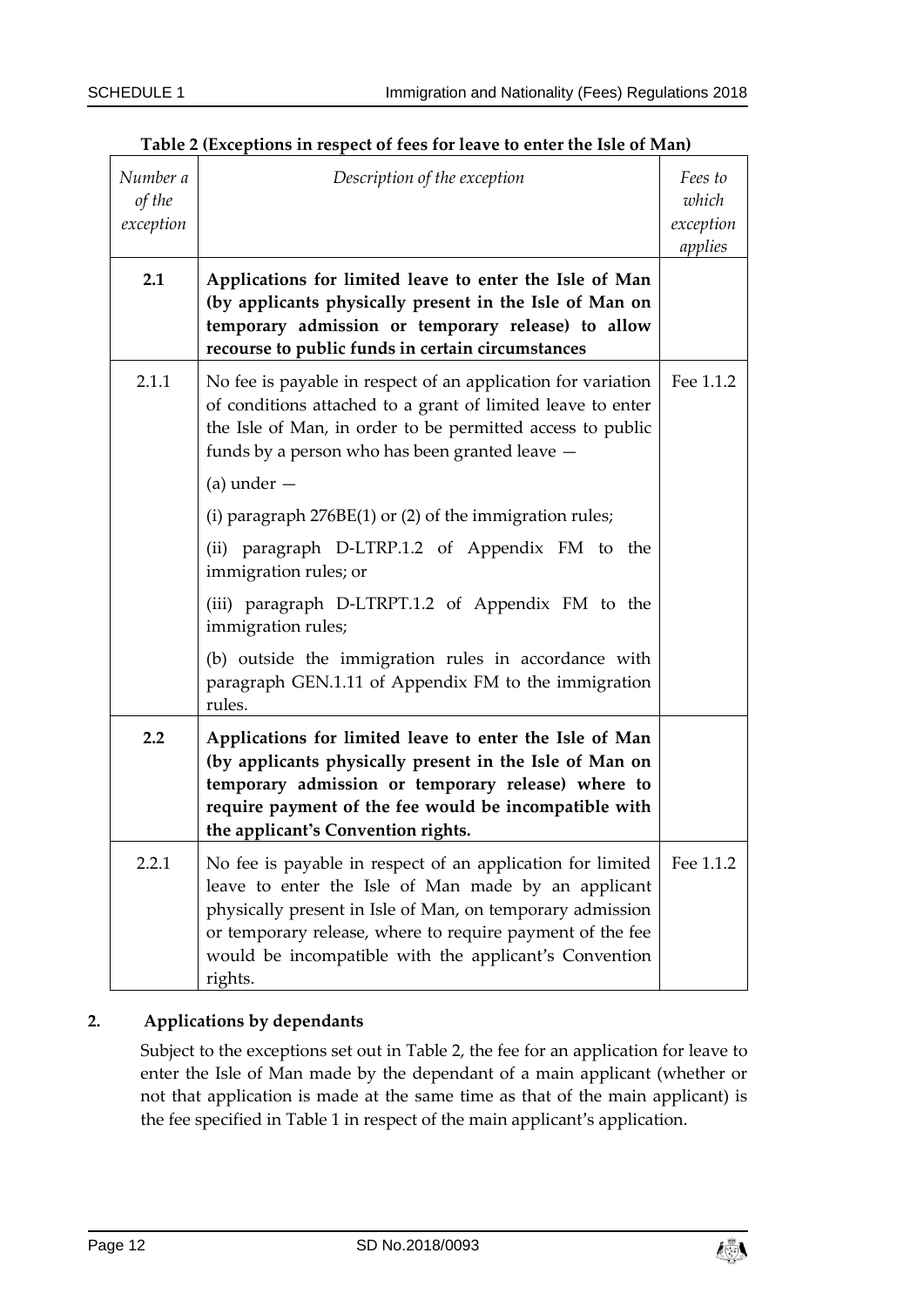### <span id="page-12-1"></span><span id="page-12-0"></span>**APPLICATIONS FOR LEAVE TO REMAIN IN THE ISLE OF MAN**

### Regulation 5

# **1 Fees for, and in connection with, applications for leave to remain in the Isle of Man**

- (1) Table 3 specifies the amount of the fees for the specified applications for limited leave to remain in the Isle of Man.
- (2) Table 4 specifies the amount of the fees for the specified applications for limited leave to remain in the Isle of Man as the dependant of a main applicant.
- (3) Table 5 specifies the amount of the fees for the specified applications for indefinite leave to remain in the Isle of Man.
- (4) Table 6 provides for exceptions to the requirement to pay the fees specified in Tables 3, 4 and 5.
- (5) Paragraph 2 makes provision for the amount of fees to be paid in respect of an application for leave to remain in the Isle of Man by a dependant of a main applicant, in cases where Table 4 does not apply.
- (6) The fees specified in Table 3 are subject to paragraph 3 (Applications by CESC nationals), and the fees specified in Tables 3, 4 and 5 are subject to paragraph 4 (Multiple applications for leave to remain in the Isle of Man).

# **Table 3 (Fees for applications for limited leave to remain in the Isle of Man and connected applications)**

| Number<br>of fee | Type of application                                                                                                             | Amount of<br>fee |
|------------------|---------------------------------------------------------------------------------------------------------------------------------|------------------|
| 3.1              | General fee for applications for limited leave to remain in<br>the Isle of Man                                                  |                  |
| 3.1.1            | Application for limited leave to remain where the fee is not<br>specified elsewhere in these Regulations.                       | £1,033           |
| 3.2              | Fees for and in connection with applications for limited<br>leave to remain in the Isle of Man under the Points-Based<br>System |                  |
| 3.2.1            | Application for limited leave to remain as a Tier 1<br>(Exceptional Talent) Migrant.                                            | £152             |
| 3.2.2            | Application for limited leave to remain as a Tier 1<br>(Entrepreneur) Migrant.                                                  | £1,277           |
| 3.2.3            | Application for limited leave to remain as a Tier 1 (Graduate<br>Entrepreneur) Migrant.                                         | £493             |

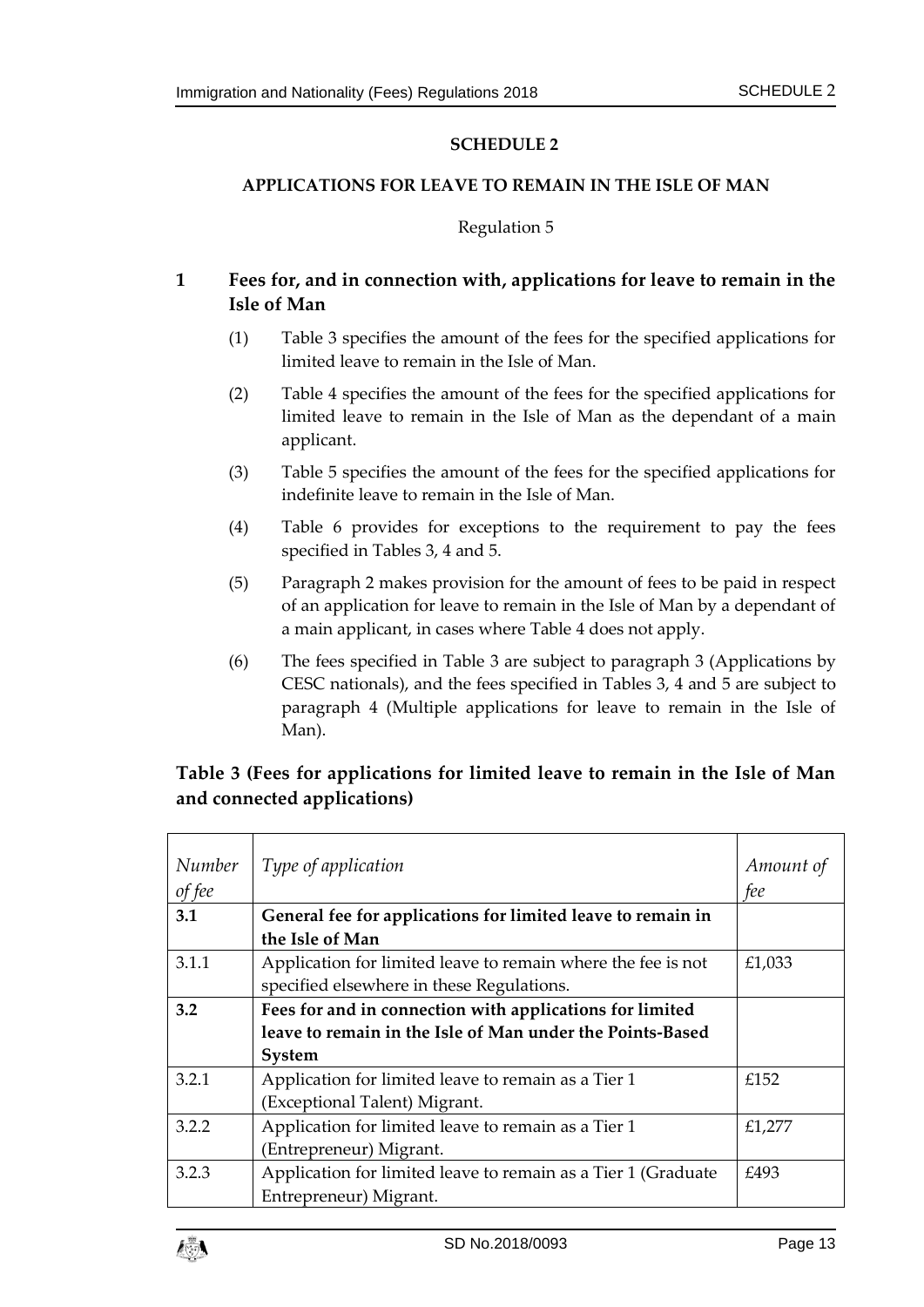| 3.2.4 | Application for limited leave to remain as a Tier 1 (Investor) | £1,623 |
|-------|----------------------------------------------------------------|--------|
|       | Migrant.                                                       |        |
| 3.2.5 | Application for limited leave to remain as a Tier 4 Migrant.   | £475   |
| 3.2.6 | Application for limited leave to remain as a Tier 5            | £244   |
|       | (Temporary Worker) Migrant.                                    |        |
|       | Fees for other applications for limited leave to remain in     |        |
|       | the Isle of Man                                                |        |
| 3.3.1 | Application for limited leave to remain as a Worker (Intra     | £704   |
|       | Company Transfer) Migrant.                                     |        |
| 3.3.2 | Application for limited leave to remain as a Worker Migrant    | £704   |
|       | for three years or less.                                       |        |
| 3.3.3 | Application for limited leave to remain as a Worker Migrant    | £1,408 |
|       | for a period of more than three years.                         |        |
| 3.3.4 | Application for limited leave to remain as a representative of | £704   |
|       | an overseas business under Part 5 of the immigration rules.    |        |
| 3.3.5 | Application for limited leave to remain as a retired person of | £1,949 |
|       | independent means under Part 7 of the immigration rules.       |        |
| 3.3.6 | Leave to remain as a visitor.                                  | £993   |

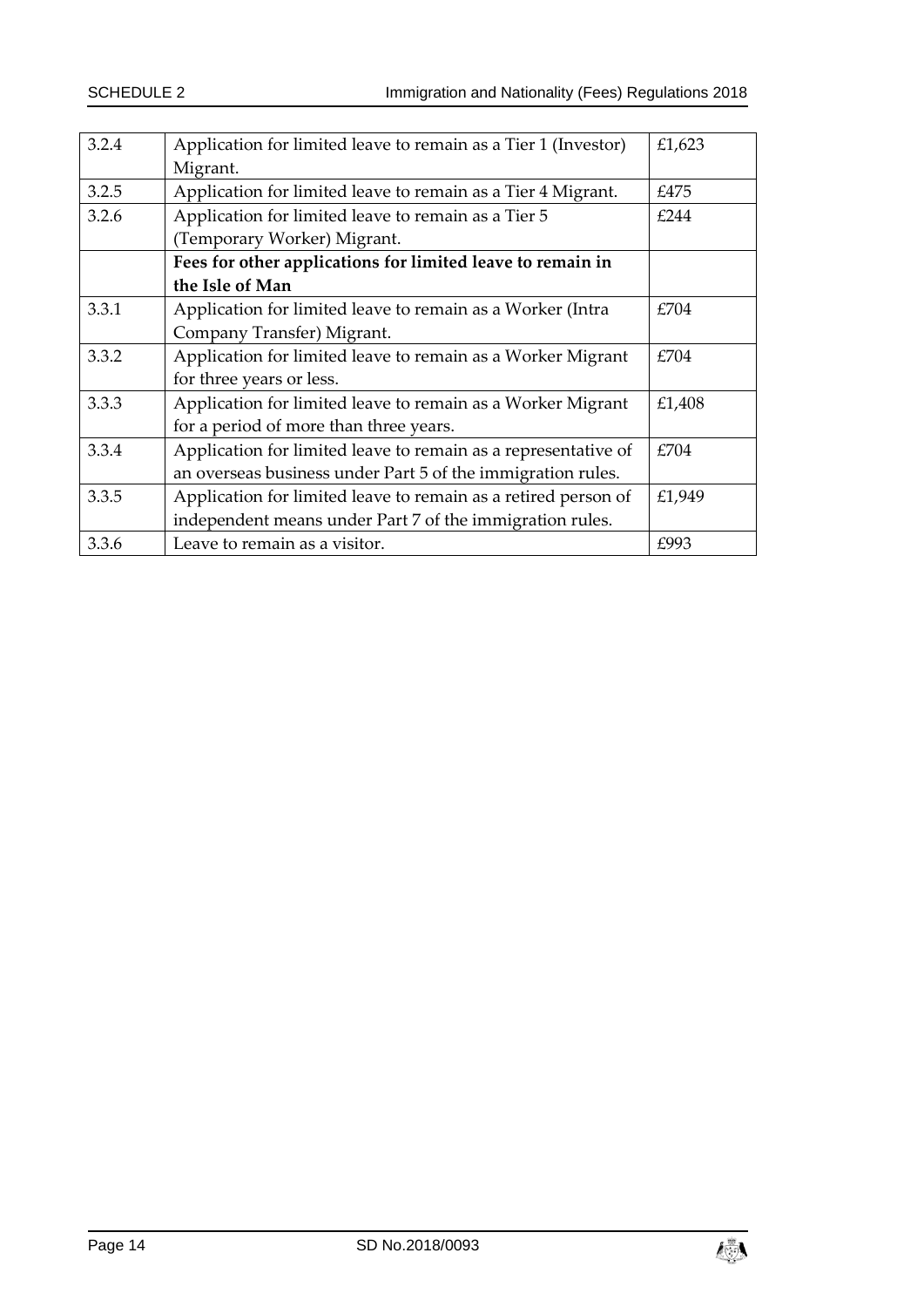# **Table 4 (Fees for specified applications for limited leave to remain in the Isle of Man as a dependant)**

| Number<br>of fee | Type of application for leave to remain                                                                        | Amount of<br>fee |
|------------------|----------------------------------------------------------------------------------------------------------------|------------------|
| 4.1              | Specified fees for applications for leave to remain in the<br>Isle of Man as the dependant of a main applicant |                  |
| 4.1.1            | Application for limited leave to remain as the dependant<br>of a Tier 1 (Exceptional Talent) Migrant.          | £608             |
| 4.1.2            | Application for limited leave to remain as the dependent<br>of a Tier 1 (Post-Study Work) Migrant.             | £570             |
| 4.1.3            | Application for limited leave to remain as the dependant<br>of a Tier 1 (General) Migrant.                     | £1,878           |

# **Table 5 (Fee for applications for indefinite leave to remain in the Isle of Man)**

| Number<br>of fee | Type of application                                                               | Amount |
|------------------|-----------------------------------------------------------------------------------|--------|
| 5.1              | General fee for applications for indefinite leave to<br>remain in the Isle of Man |        |
| 5.1.1            | Application for indefinite leave to remain in the Isle of<br>Man.                 | £2.389 |

# **Table 6 (Exceptions in respect of fees for applications for, or in connection with, leave to remain in the Isle of Man)**

| Number<br>of the<br>exception | Description of the exception                                                                                                                                                                                                                                      | Fees<br>to<br>which<br>exception<br>applies |
|-------------------------------|-------------------------------------------------------------------------------------------------------------------------------------------------------------------------------------------------------------------------------------------------------------------|---------------------------------------------|
| 6.1                           | Applications for leave to remain as a victim of domestic<br>violence under paragraph 289A or Appendix FM                                                                                                                                                          |                                             |
| 6.1.1                         | No fee is payable in respect of an application as a victim of<br>domestic violence under paragraph 289A of, or Appendix<br>FM to, the immigration rules, where at the time of making<br>the application the applicant appears to the Governor to be<br>destitute. | Fee 3.1.1<br>and 5.1.1                      |
| 6.2                           | Specified Human Rights Applications where to require<br>payment of the fee would be incompatible with the                                                                                                                                                         |                                             |

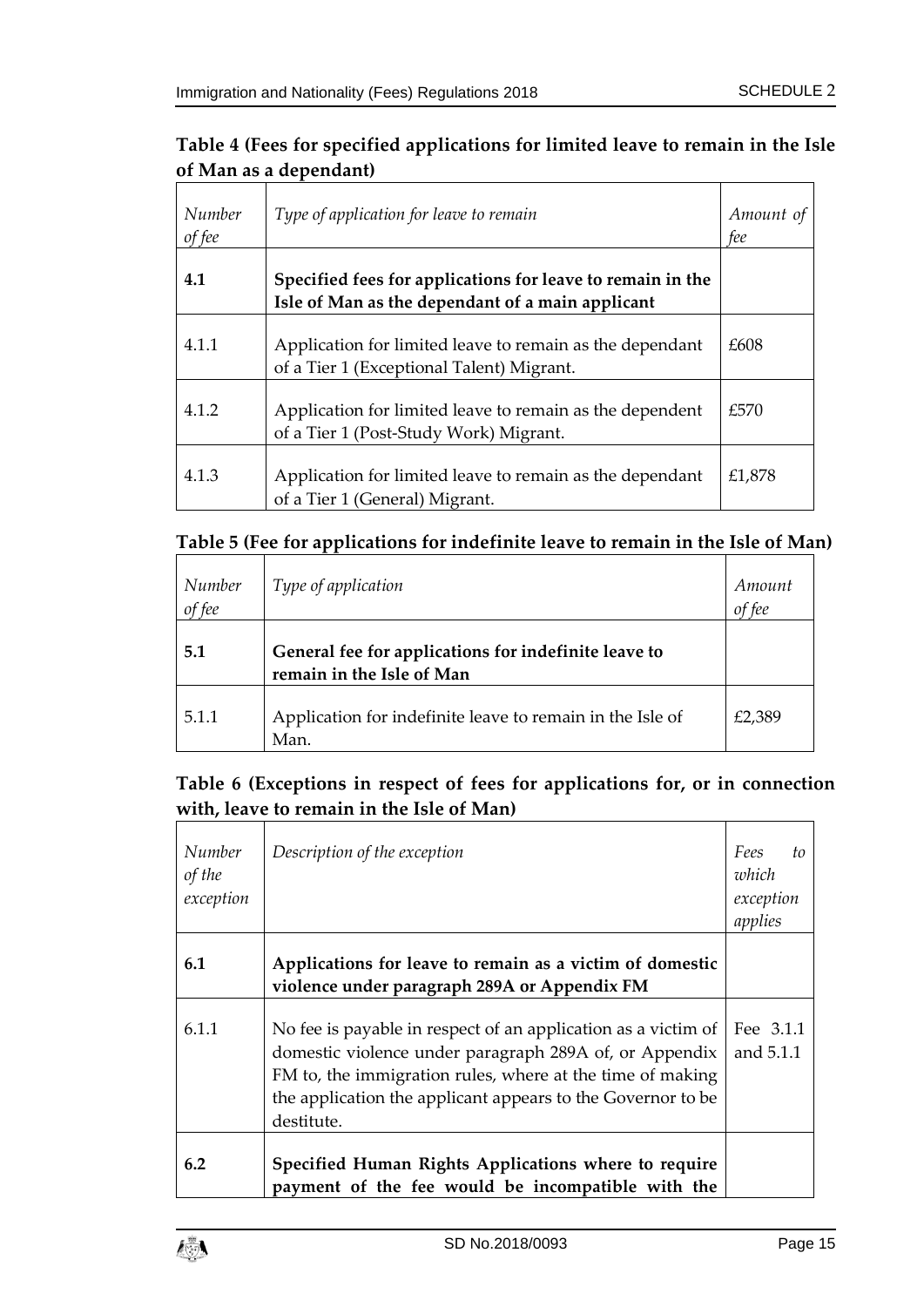|       | applicant's Convention rights.                                                                                                                                                                                                                                                              |                                             |
|-------|---------------------------------------------------------------------------------------------------------------------------------------------------------------------------------------------------------------------------------------------------------------------------------------------|---------------------------------------------|
| 6.2.1 | No fee is payable in respect of an application for<br>limited leave to remain in the Isle of Man<br>$under -$                                                                                                                                                                               | Fee 3.1.1<br>and 5.1.1                      |
|       | 276ADE(1)<br>(a)<br>paragraph<br><sub>of</sub><br>the<br>immigration rules;                                                                                                                                                                                                                 |                                             |
|       | (b)<br>section R-LTRP.1.1(a), (b) and (d) of<br>Appendix FM to the immigration<br>rules;                                                                                                                                                                                                    |                                             |
|       | (c)<br>section R-LTRPT.1.1(a), (b) and (d) of<br>Appendix FM to the immigration<br>rules; or                                                                                                                                                                                                |                                             |
|       | (d)<br>any other application in which the<br>applicant relies solely or primarily on<br>a claim that to remove a person from<br>the Isle of Man or to require an<br>applicant to leave the Isle of Man<br>would be unlawful under section 6 of<br>the Human Rights Act 2001 <sup>24</sup> , |                                             |
|       | where to require payment of the fee would<br>be incompatible with the applicant's<br>Convention rights.                                                                                                                                                                                     |                                             |
| 6.3   | Short term variation of leave to remain                                                                                                                                                                                                                                                     |                                             |
| 6.3.1 | No fee is payable in respect of any application made to an<br>immigration officer on arrival at a port of entry in the Isle<br>of Man in respect of a person seeking variation of leave to<br>remain in the Isle of Man for a period of up to 6 months.                                     | Fees<br>3.2.5,<br>3.2.6,<br>3.3.4,<br>3.3.5 |
| 6.4   | Applications under the EC Association Agreement with<br>Turkey                                                                                                                                                                                                                              |                                             |
| 6.4.1 | No fee is payable in respect of an application made under<br>the terms of the EC Association Agreement with Turkey.                                                                                                                                                                         | Fee 3.1.1                                   |
| 6.5   | Application for variation for limited leave to remain in<br>the Isle of Man to allow recourse to public funds in<br>certain circumstances                                                                                                                                                   |                                             |
| 6.5.1 | No fee is payable in respect of an application for variation<br>of the conditions attached to a grant of limited leave to                                                                                                                                                                   | Fee 3.1.1                                   |

<sup>24</sup> AT 1 of 2001

-

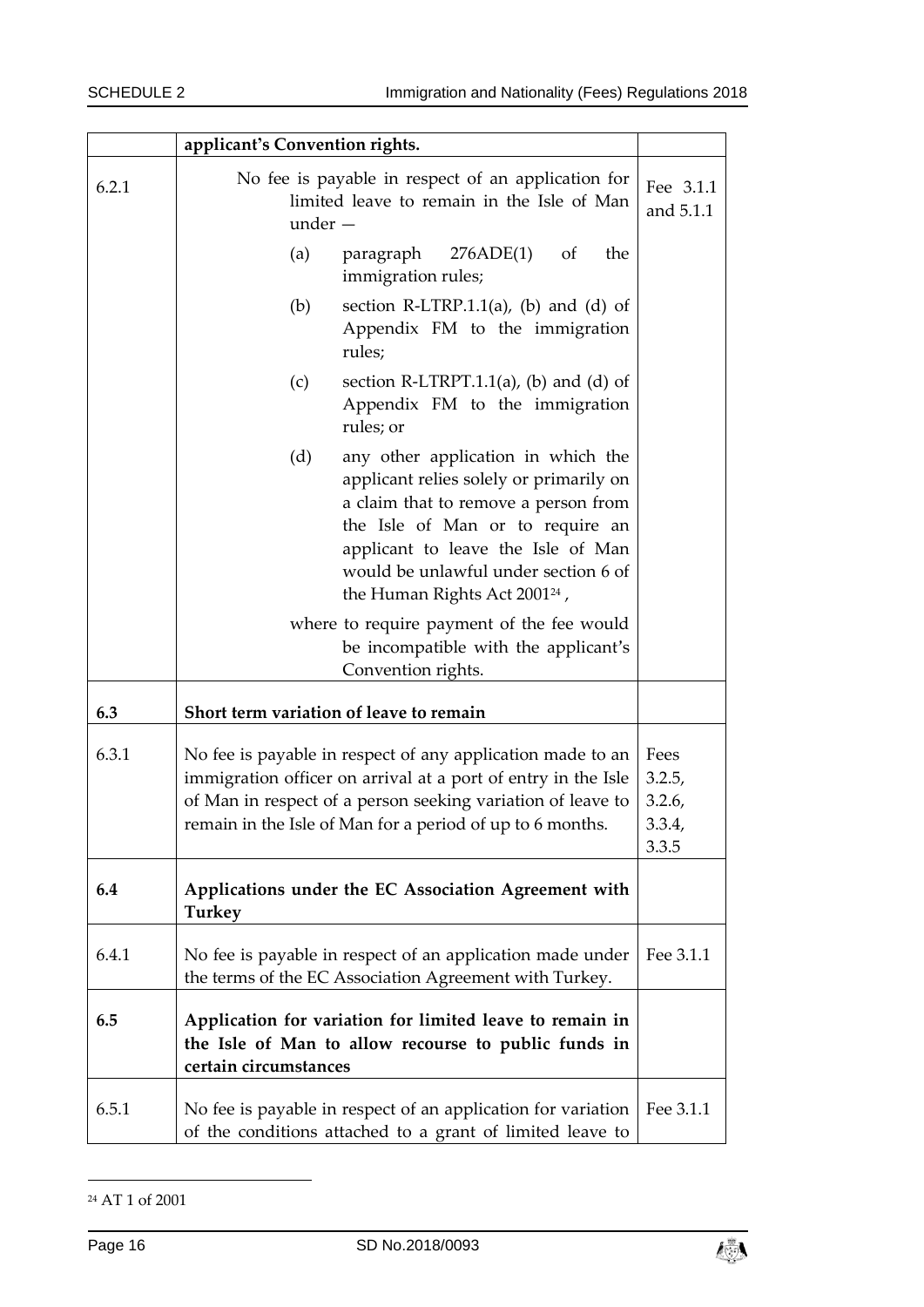| remain in the Isle of Man, in order to be permitted access<br>to public funds, by a person who has been granted such<br>$leave -$                                                                                            |  |
|------------------------------------------------------------------------------------------------------------------------------------------------------------------------------------------------------------------------------|--|
| $(a)$ under $-$                                                                                                                                                                                                              |  |
| (i) paragraph 276BE(1) (including when it is read with<br>paragraph 276A01(1) of Part 7 of the immigration rules;                                                                                                            |  |
| (ii) paragraph 276DG of that Part of the immigration rules;                                                                                                                                                                  |  |
| Paragraph D-LTRP.1.2 (including when it is read<br>(iii)<br>with paragraph GEN.2.3.(1).) of Appendix FM to the<br>immigration rules;                                                                                         |  |
| paragraph D-LTRPT.1.2 (including when it is read<br>(iv)<br>with paragraph GEN.2.3.(1).) of Appendix FM to the<br>immigration rules; $or(v)$<br>paragraph<br>$D$ -ILRP.1.2<br>of<br>Appendix FM to the immigration rules; or |  |
| (vi) paragraph D-ILRPT.1.2. of Appendix FM to the<br>immigration rules;                                                                                                                                                      |  |
| (b) outside the immigration rules $-$                                                                                                                                                                                        |  |
| (i) as mentioned in paragraph 276BE(2) (including when it<br>is read with paragraph 276A01(1)) of Part 7 of the<br>immigration rules; or                                                                                     |  |
| (ii) in accordance with paragraph GEN.1.11 of Appendix<br>FM to the immigration rules.                                                                                                                                       |  |

# **2 Applications by dependants**

- (1) Except in relation to applications for which a fee is specified in Table 4, and subject to the exceptions set out in Table 6, the fee for an application for leave to remain made by the dependant of a main applicant is the fee specified in Table 3 or 5 (as the case may be) in respect of the main applicant's application.
- (2) For the sake of clarity, the fee for the dependant of a main applicant set out in sub-paragraphs (a) and (b) is as follows —
	- (a) the fee for a dependant of a main applicant who had leave as a Tier 2 (Intra Company Transfer) Migrant under the immigration rules in force prior to 6 April 2018 is the relevant fee specified in Table 3 or 5 (as the case may be) in respect of a Worker (Intra Company Transfer) Migrant; and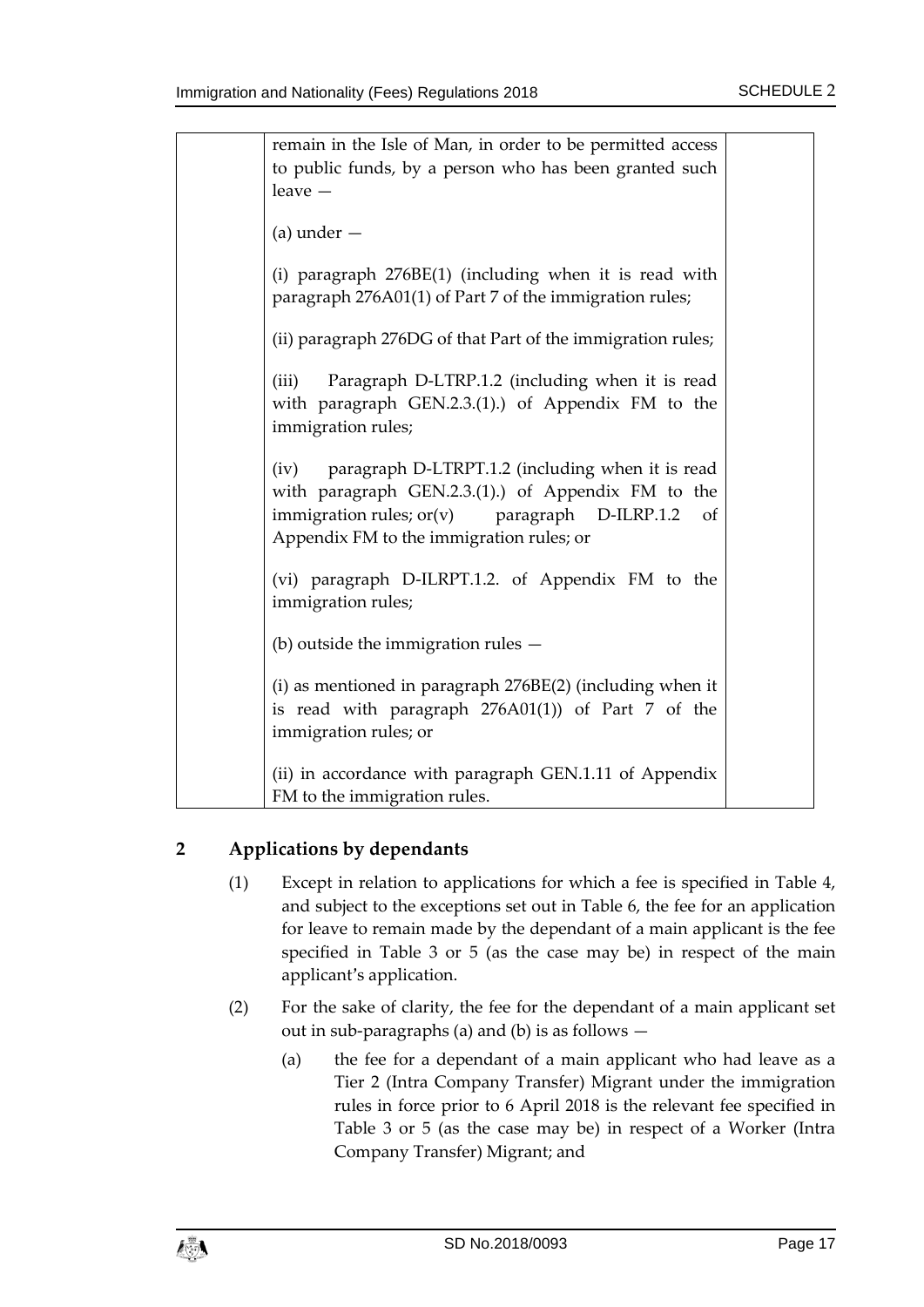(b) the fee for the dependant of a main applicant who had leave as a Tier 2 (General) Migrant, a Tier 2 (Minister of Religion) Migrant or a Tier 2 (Sportsperson) Migrant under the immigration rules in force prior to 6 April 2018 is the relevant fee specified in Table 3 or 5 (as the case may be) in respect of a Worker Migrant.

# **3 Reduction in fees for certain applications made by CESC Nationals**

- (1) Where an application for leave to remain in the Isle of Man of a kind set out in sub-paragraph (2) is made by a CESC national, and the applicant is the main applicant, the fee set out in Table 3 is reduced by £55.
- (2) An application is of a kind mentioned in sub-paragraph (1) if it is an application for leave to remain in the Isle of Man as—
	- (a) a Tier 1 (Entrepreneur) Migrant;
	- (b) a Tier 1 (Exceptional Talent) Migrant;
	- (c) a Tier 1 (Graduate Entrepreneur) Migrant;
	- (d) a Tier 5 (Temporary Worker) Migrant;
	- (e) a Worker (Intra Company Transfer) Migrant or
	- (f) a Worker Migrant

### **4 Variation of an application for leave to remain in the Isle of Man**

- (1) This sub-paragraph applies if—
	- (a) an application for leave to remain in the Isle of Man is made in respect of a person on or after the day that these Regulations come into force; but
	- (b) before that application is determined a further application is submitted which has the effect of varying it.
- (2) If sub- paragraph (1) applies, the Governor may refund any fee (or fees) other than the higher (or highest, as the case may be) paid in respect of the applications described in that sub-paragraph.

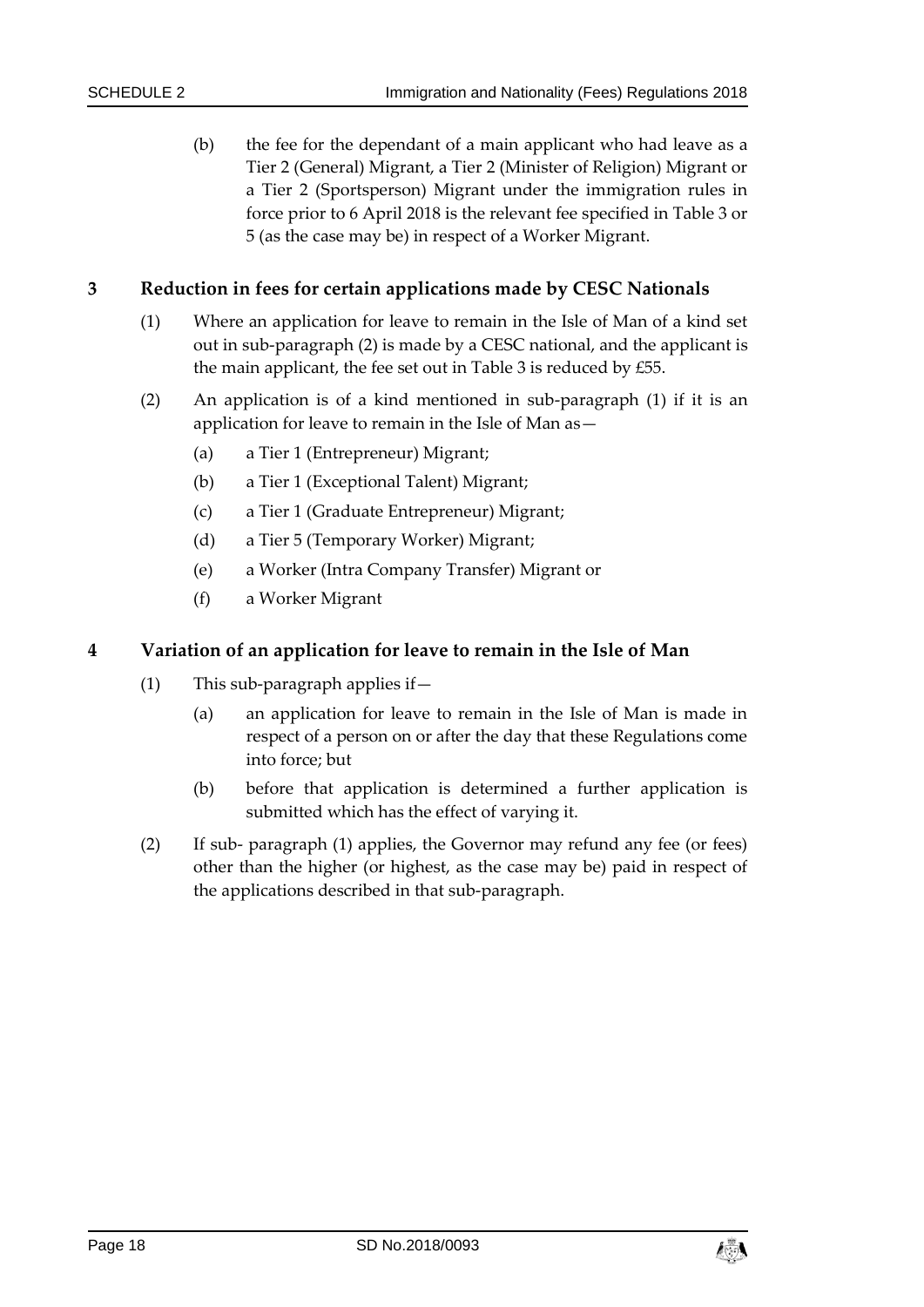### **DOCUMENTS AND ADMINISTRATION**

### Regulation 6

### <span id="page-18-1"></span><span id="page-18-0"></span>**Fees for documents**

Table 7 specifies the amount of the fees for the specified applications and requests for and in connection with documents relating to immigration or nationality.

**Table 7 (Fees for transfer of conditions, letters or documents confirming immigration or nationality status, copy documents and processing invalid applications or claims)**

| Number<br>of fee | Type of application                                                                                                                                                                                                                                                                                                                                                                                                            | Amount<br>of fee |
|------------------|--------------------------------------------------------------------------------------------------------------------------------------------------------------------------------------------------------------------------------------------------------------------------------------------------------------------------------------------------------------------------------------------------------------------------------|------------------|
| 7.1              | Fees for applications for a transfer of conditions                                                                                                                                                                                                                                                                                                                                                                             |                  |
| 7.1.1            | Application for a transfer of conditions where the<br>application is made within the Isle of Man and the<br>applicant has limited leave.                                                                                                                                                                                                                                                                                       | £168             |
| 7.1.2            | Application for a transfer of conditions where the<br>application is made within the Isle of Man and the<br>applicant has indefinite leave.                                                                                                                                                                                                                                                                                    | £237             |
| 7.2              | Fee for applications for documents referred to in the<br>2009 Regulations                                                                                                                                                                                                                                                                                                                                                      |                  |
| 7.2.1            | Application for a registration certificate, a residence card,<br>a document certifying permanent residence, a permanent<br>residence card, letter or stamp, a derivative residence<br>card, letter or stamp or any other letter, stamp or<br>document issued pursuant to the 2009 Regulations.                                                                                                                                 | £65              |
| 7.3              | Fees for applications for a letter or document confirming<br>a person's identity and immigration or nationality<br>status.                                                                                                                                                                                                                                                                                                     |                  |
| 7.3.1            | Application for a letter or document (not a passport) not<br>provided for elsewhere in Table 7, confirming<br>the<br>identity<br>and providing<br>evidence<br>applicant's<br>of<br>immigration or nationality status, or setting out any<br>conditions attendant upon such status, or confirming that<br>the person is not a British citizen, and the applicant has<br>indefinite leave to enter or remain in the Isle of Man. | £229             |
| 7.3.2            | Application for a letter or document (not a passport) not                                                                                                                                                                                                                                                                                                                                                                      | £161             |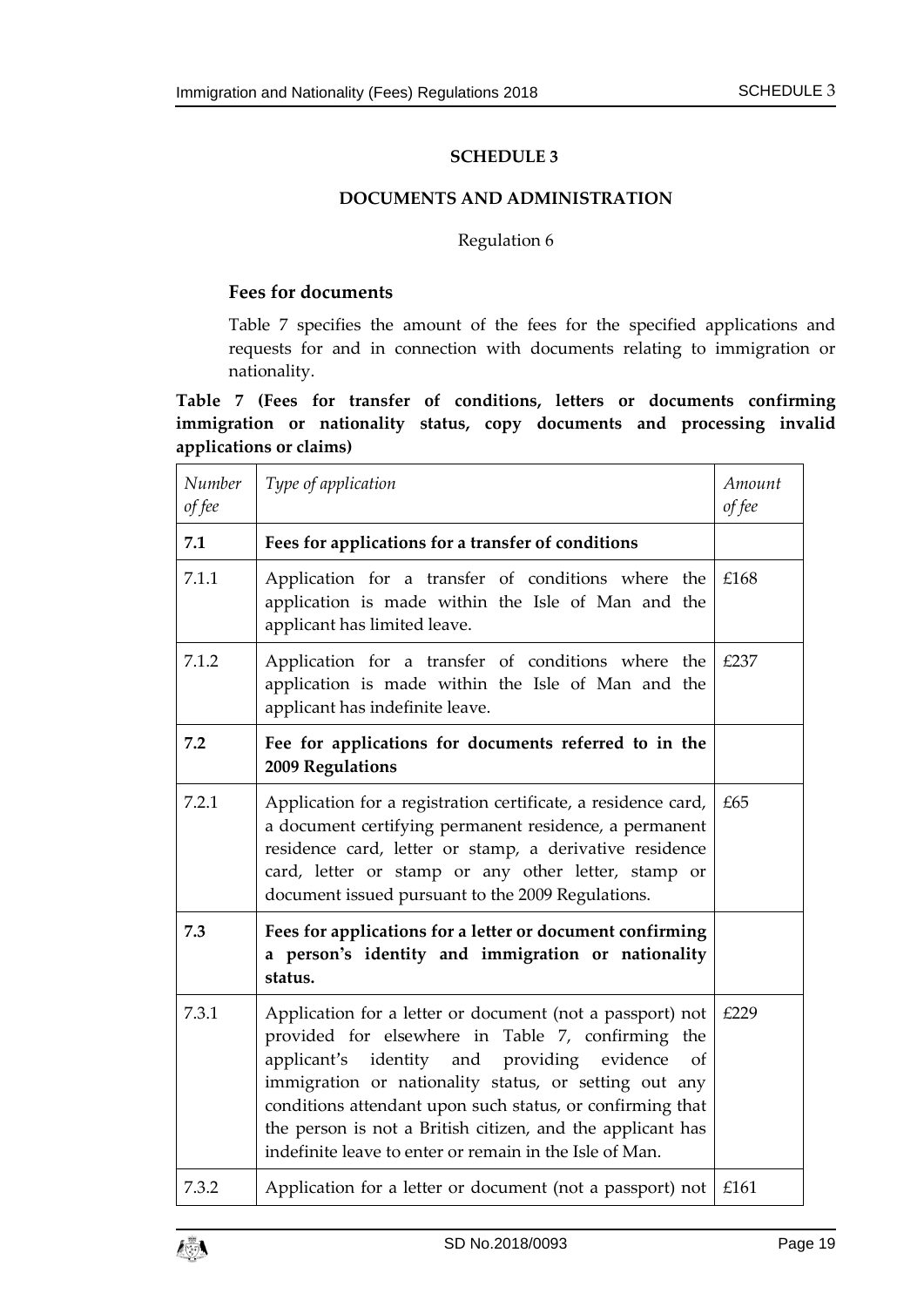|       | provided for elsewhere in Table 7, confirming the<br>identity and providing evidence<br>applicant's<br>of<br>immigration or nationality status, or setting out any<br>conditions attendant upon such status, or confirming that<br>the person is not a British citizen, and the applicant has<br>limited leave to enter or remain in the Isle of Man.                                                                                                      |      |
|-------|------------------------------------------------------------------------------------------------------------------------------------------------------------------------------------------------------------------------------------------------------------------------------------------------------------------------------------------------------------------------------------------------------------------------------------------------------------|------|
| 7.3.3 | Application for a replacement, copy or amended version<br>of a letter or document (not a passport), not provided for<br>elsewhere in Table 7 confirming the applicant's identity<br>and providing evidence of immigration or nationality<br>status, or setting out any conditions attendant on such<br>status, or confirming that the person is not a British<br>citizen, and the applicant has limited leave to enter or<br>remain in the Isle of Man.    | £161 |
| 7.3.4 | Application for a replacement, copy or amended version<br>of a letter or document (not a passport), not provided for<br>elsewhere in Table 7 confirming the applicant's identity<br>and providing evidence of immigration or nationality<br>status, or setting out any conditions attendant on such<br>status, or confirming that the person is not a British<br>citizen, and the applicant has indefinite leave to enter or<br>remain in the Isle of Man. | £229 |
| 7.4   | Fee for processing an application or claim which is later<br>rejected as invalid.                                                                                                                                                                                                                                                                                                                                                                          |      |
| 7.4.1 | Processing an application or claim which is rejected as<br>invalid prior to a decision being issued.                                                                                                                                                                                                                                                                                                                                                       | £25  |

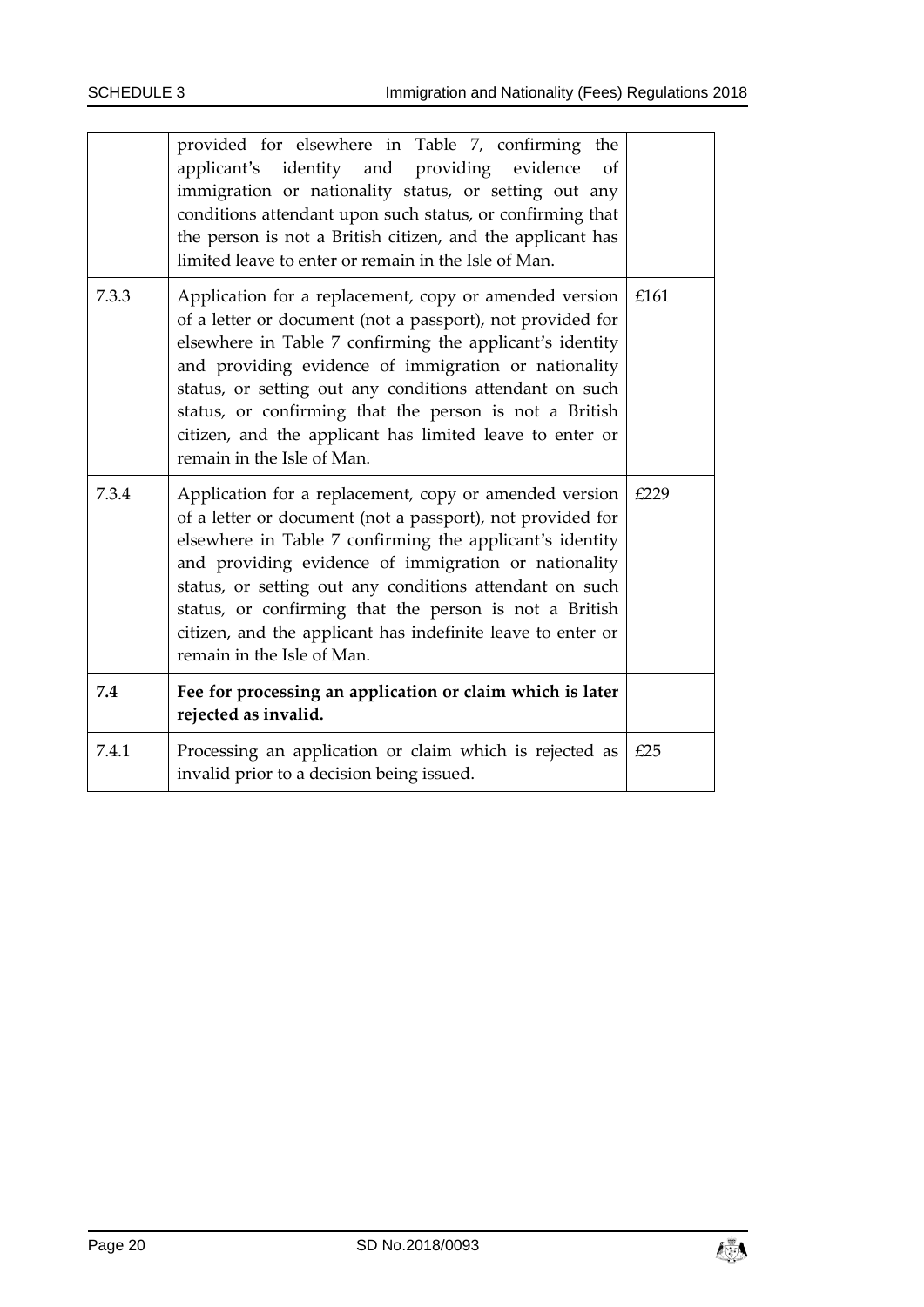### **SPONSORSHIP**

### Regulation 7

# <span id="page-20-1"></span><span id="page-20-0"></span>**1 Fees for applications for sponsor licences, certificates of sponsorship and confirmations of acceptance for studies.**

Table 8 specifies the amount of fees for the specified applications for sponsor licences, for the issuing of certificates of sponsorship and confirmations of acceptance for studies and for purposes in connection with sponsorship.

**Table 8 (Fees in relation to sponsor licences, certificates of sponsorship, confirmation of acceptance for studies and processes relating to sponsor licences)**

| Number<br>of fee | Type of application, service or process                                                                                                  | Amount<br>fee | $\sigma f$ |
|------------------|------------------------------------------------------------------------------------------------------------------------------------------|---------------|------------|
| 8.1              | Fees for applications for sponsor licences where the<br>applicant is not a small or charitable sponsor                                   |               |            |
| 8.1.1            | Application for sponsor licence in respect of Tier 4<br>Migrants where the applicant is not a small or charitable<br>sponsor.            | £536          |            |
| 8.1.2            | Application for sponsor licence in respect of Tier 5<br>Migrants where the applicant is not a small or charitable<br>sponsor.            | £536          |            |
| 8.1.3            | Application for sponsor licence in respect of Tier 4 and<br>Tier 5 Migrants where the applicant is not a small or<br>charitable sponsor. | £1,476        |            |
| 8.2              | Fees for applications for sponsor licences where the<br>applicant is a small or charitable sponsor                                       |               |            |
| 8.2.1            | Application for a sponsor licence in respect of Tier 4<br>Migrants where the applicant is a small or charitable<br>sponsor.              | £536          |            |
| 8.2.2            | Application for a sponsor licence in respect of Tier 5<br>Migrants where the applicant is a small or charitable<br>sponsor.              | £536          |            |
| 8.3              | Fees for the process of issuing certificates<br>of<br>sponsorship and confirmations of acceptance for<br>studies                         |               |            |
| 8.3.1            | The issuing of a confirmation of acceptance for studies<br>in respect of an application or potential application for                     | £21           |            |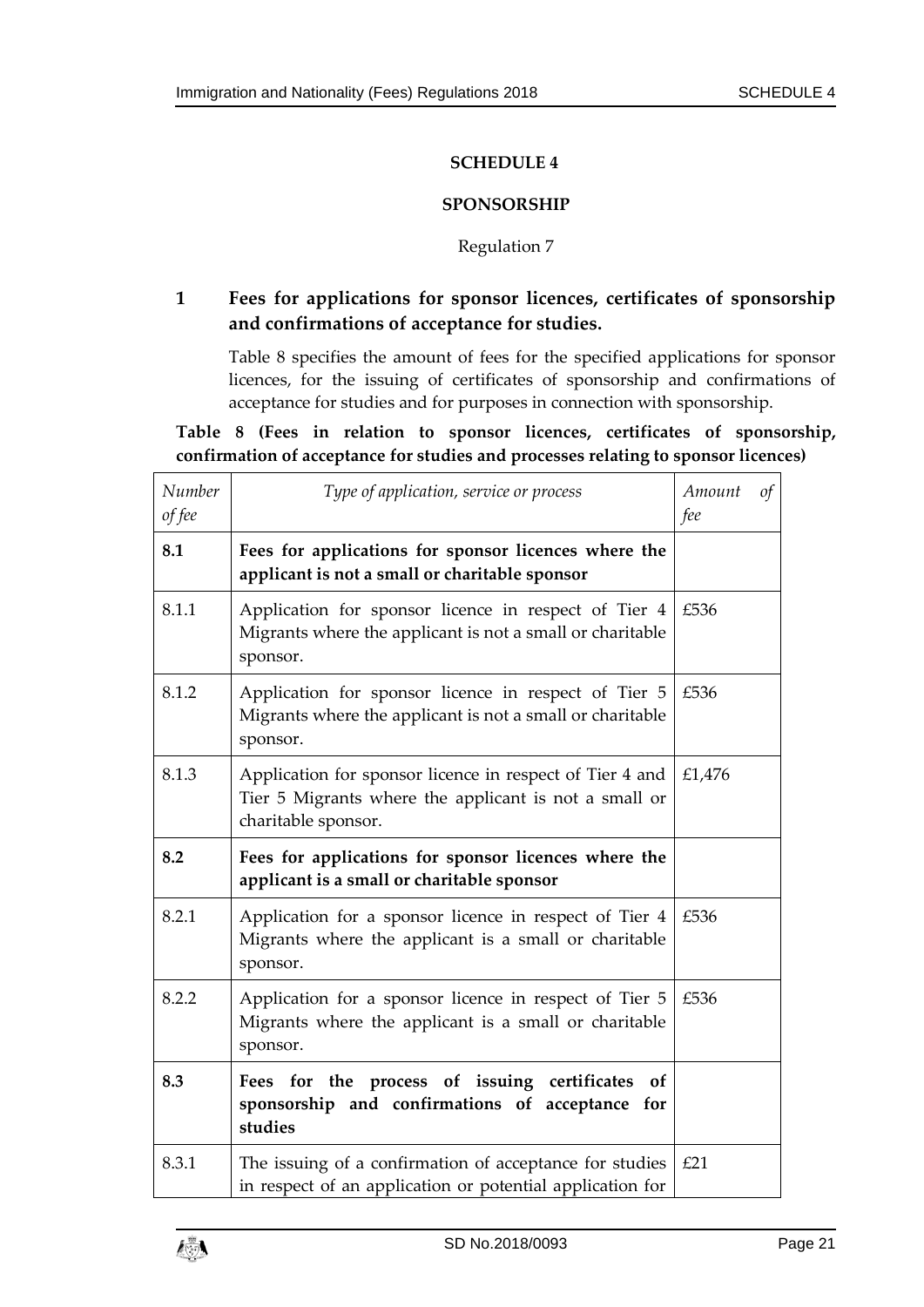|       | leave to enter the Isle of Man or leave to remain in the<br>Isle of Man as a Tier 4 Migrant.                                                                                                                                                                                                                                        |      |
|-------|-------------------------------------------------------------------------------------------------------------------------------------------------------------------------------------------------------------------------------------------------------------------------------------------------------------------------------------|------|
| 8.3.2 | The issuing of a certificate of sponsorship in respect of<br>an application or potential application for leave to enter<br>the Isle of Man or leave to remain in the Isle of Man as a<br>Tier 5 (Temporary Worker) Migrant where the<br>application is not made in respect of a CESC national (in<br>which case no fee is payable). | E21  |
|       |                                                                                                                                                                                                                                                                                                                                     |      |
| 8.4   | Fee for processes relating to sponsor licences                                                                                                                                                                                                                                                                                      |      |
| 8.4.1 | Application for a Tier 4 Sponsor compliance assessment.                                                                                                                                                                                                                                                                             | £536 |

# **2 Fees for other applications in connection with sponsorship**

- (1) Where a person holding an existing valid sponsor licence applies to add an additional Tier or additional Tiers to that licence, the fee payable is the sum equivalent to the difference (if any) between the fee already paid for the licence, and the highest fee chargeable in respect of a licence for any of the additional Tiers applied for.
- (2) If the fee already paid is equal to or greater than that chargeable in respect of a licence for each additional Tier applied for, no further fee is payable.
- (3) Where a person holding an existing valid sponsor licence applies for a separate licence, the fee payable is the full fee chargeable in respect of a licence for the relevant Tier.

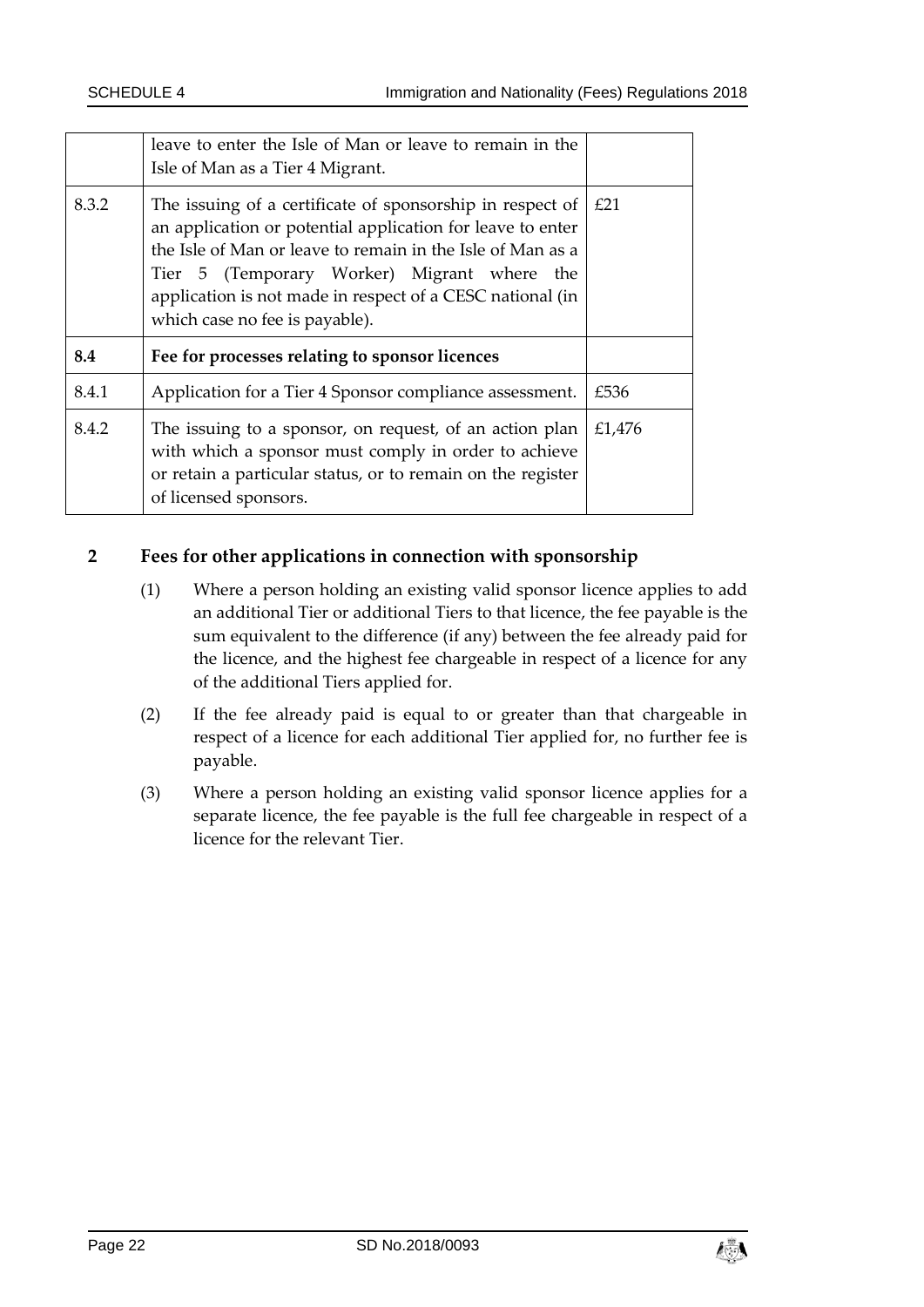#### **PREMIUM SERVICES (IN THE ISLE OF MAN)**

#### Regulation 8

# <span id="page-22-1"></span><span id="page-22-0"></span>**Fees for the provision of certain premium services in the Isle of Man, including the expedition of immigration or nationality applications.**

Table 9 specifies the amount of the fees for the provision of the specified premium services in the Isle of Man.

#### **Table 9 (Premium Services)**

| Number<br>of fee | Description of application, request or service provided                                                                     | Amount<br>of fee                     |
|------------------|-----------------------------------------------------------------------------------------------------------------------------|--------------------------------------|
| 9.1              | Fee for expediting immigration and nationality<br>applications                                                              |                                      |
| 9.1.1            | The expedited arrangement of a citizenship ceremony<br>where the application is made in the Isle of Man.                    | £510                                 |
| 9.2              | Fee for the provision of any premium service at the Isle<br>of Man border                                                   |                                      |
| 9.2.1            | The provision of an immigration officer to deliver any<br>premium service provided at a control port in the Isle of<br>Man. | £53.08<br>per hour<br>per<br>officer |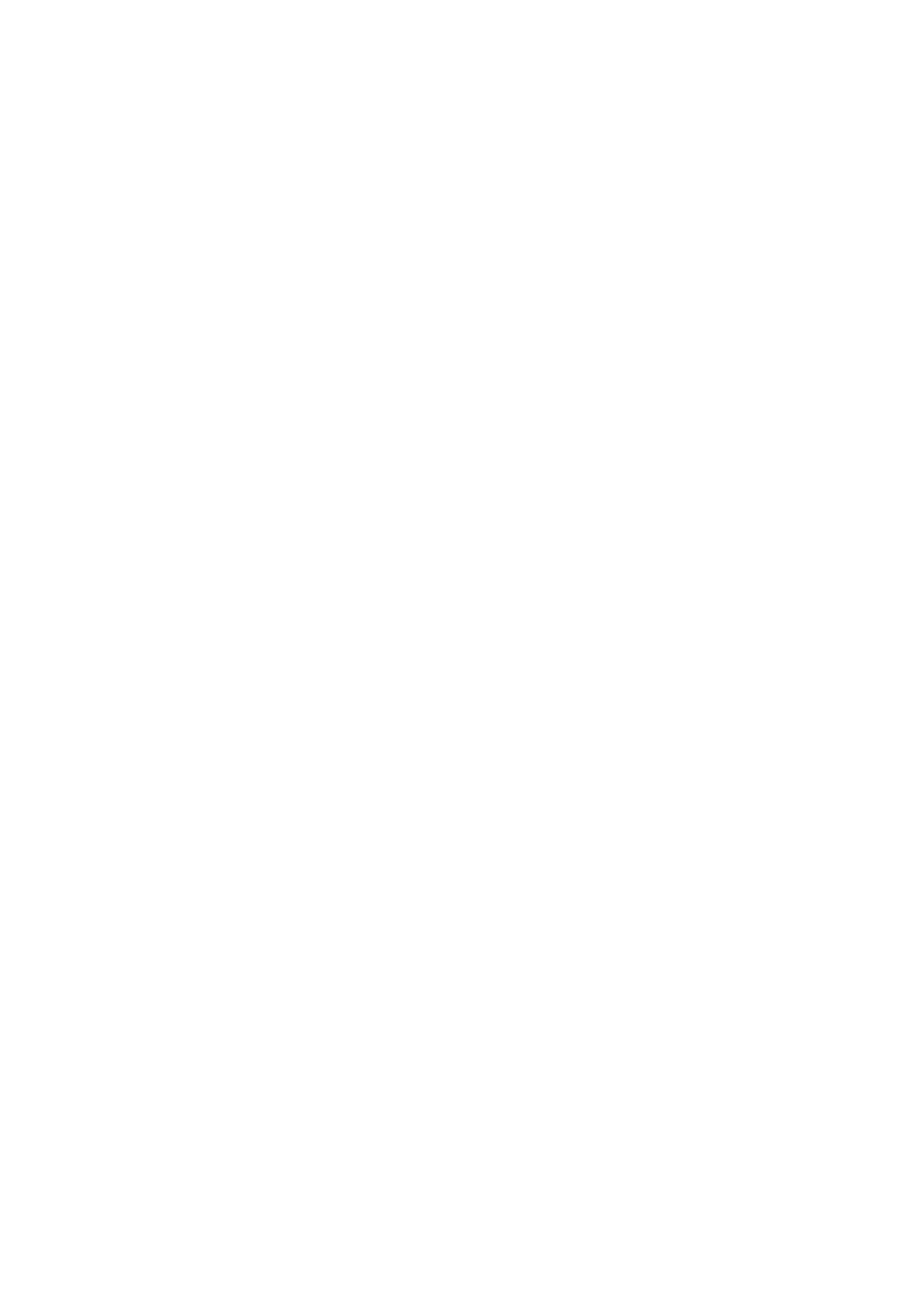### **NATIONALITY**

#### Regulation 9

# <span id="page-24-1"></span><span id="page-24-0"></span>**1 Fees for applications relating to nationality**

Tables 10 and 11 specify the amount of fees for the specified applications, processes and services relating to nationality.

**Table 10 (Fees for applications relating to nationality)**

| Number<br>of fee | Type of application                                                                                                                                                                      | Amount<br>of<br>fee |
|------------------|------------------------------------------------------------------------------------------------------------------------------------------------------------------------------------------|---------------------|
| 10.1             | Fees for applications for naturalisation                                                                                                                                                 |                     |
| 10.1.1           | Application for naturalisation as a British citizen under the<br>1981 Act.                                                                                                               | £1,250              |
| 10.2             | Fees for applications for registration where the applicant<br>is an adult                                                                                                                |                     |
| 10.2.1           | Application for registration as a British citizen under the<br>1981 Act, where the applicant is aged 18 or over at the time<br>the application is made.                                  | £1,126              |
| 10.3             | Fees for applications for registration where the applicant<br>is a child                                                                                                                 |                     |
| 10.3.1           | Application for registration as a British citizen under the<br>1981 Act where the person in respect of whom an<br>application is made is a child at the time the application is<br>made. | £1,012              |

# **Table 11 (Fees for applications, processes and services in connection with nationality)**

| Number<br>of fee | Type of application, process or service                                                                                                                                     | Amount<br>of fee |
|------------------|-----------------------------------------------------------------------------------------------------------------------------------------------------------------------------|------------------|
| 11.1             | Fees for applications in connection with nationality                                                                                                                        |                  |
| 11.1.1           | Application for the amendment of a certificate of registration<br>or naturalisation other than where the amendment is<br>required to rectify an error made by the Governor. | £250             |
| 11.2             | Fees for processes in connection with nationality                                                                                                                           |                  |
| 11.2.1           | Application for the review of an application for a certificate                                                                                                              | £372             |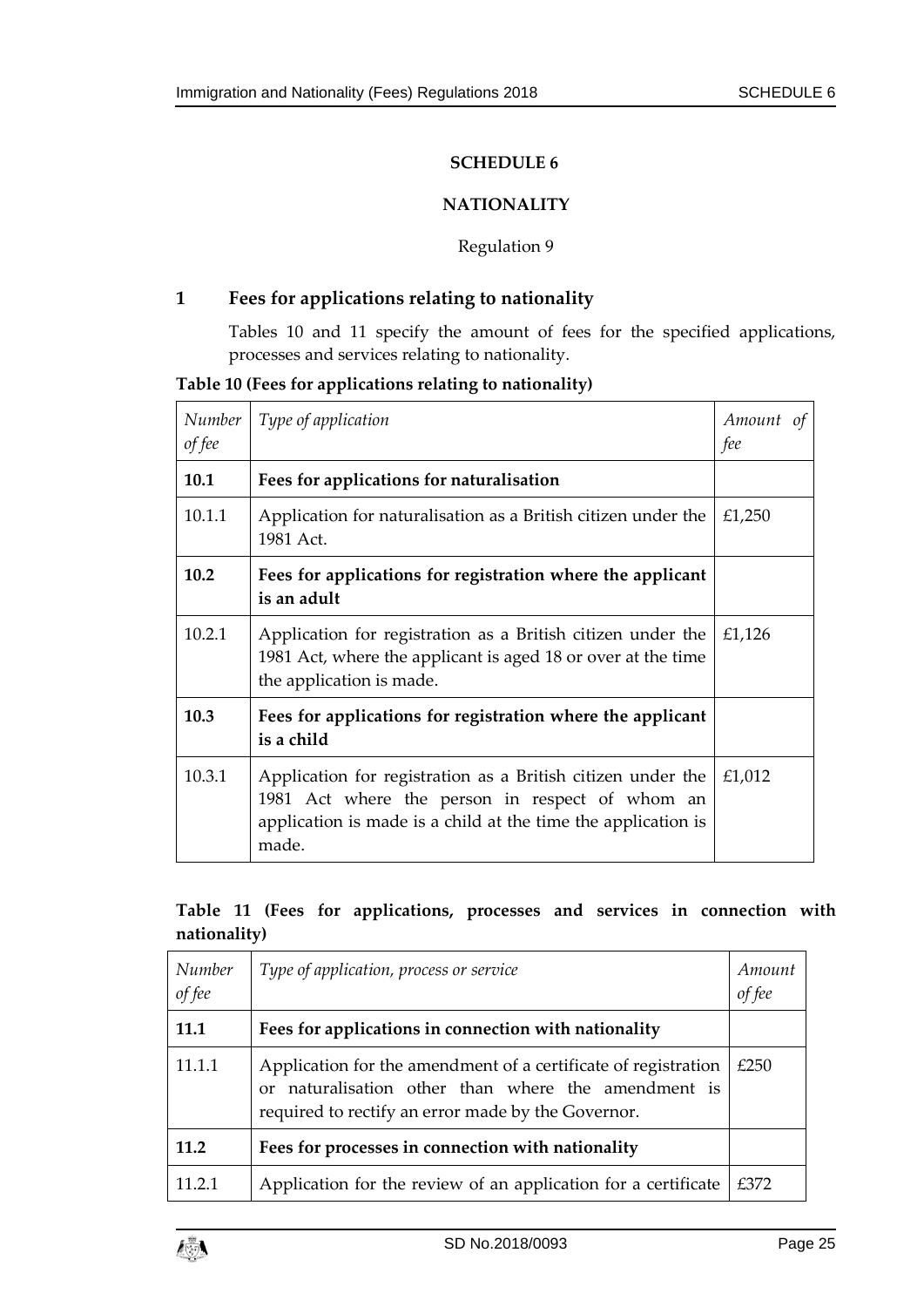|        | of registration or naturalisation which has been refused by<br>the Governor.                                                                                                                                                           |        |
|--------|----------------------------------------------------------------------------------------------------------------------------------------------------------------------------------------------------------------------------------------|--------|
| 11.2.2 | The process used to take a record of a person's biometric<br>information for the purposes of an application for<br>registration or naturalisation.                                                                                     | £19.20 |
| 11.3   | Fees for services in connection with citizenship ceremonies                                                                                                                                                                            |        |
| 11.3.1 | The arrangement of a citizenship ceremony (including the<br>administration of a citizenship oath and pledge at the<br>ceremony).                                                                                                       | £80    |
| 11.4   | Fees for services in connection with nationality                                                                                                                                                                                       |        |
| 11.4.1 | The supply of a certified copy of a notice, certificate, order,<br>declaration or entry given, granted or made under the 1981<br>Act or any of the former nationality acts (within the meaning<br>of section $50(1)$ of the 1981 Act). | £250   |

# **2 Responsibility for paying the fee for the arrangement of a citizenship ceremony**

- (1) The specified fee for the arrangement of a citizenship ceremony is fee 11.3.1 in Table 11 and is payable by the person who is required by section 42 of the 1981 Act to make a citizenship oath and pledge at a citizenship ceremony.
- (2) Where the fee for the arrangement of a citizenship ceremony is not paid in accordance with sub-paragraph (1), the Governor may not consider the related application for registration or naturalisation made by the person responsible for paying that fee.

# **3 Refunds of fees for the arrangement of a citizenship ceremony where an application is refused or the requirement to attend the ceremony is disapplied.**

Where the fee specified in 11.3.1 in Table 11 for the arrangement of a citizenship ceremony is paid in accordance with paragraph  $2(1)$  it must be refunded if  $-$ 

- (a) the Governor refuses to arrange the citizenship ceremony; or
- (b) the Governor decides that the registration is to be effected or the certificate of naturalisation is to be granted, but disapplies the requirement to make a citizenship oath and pledge at a citizenship ceremony because of the special circumstances of the case.

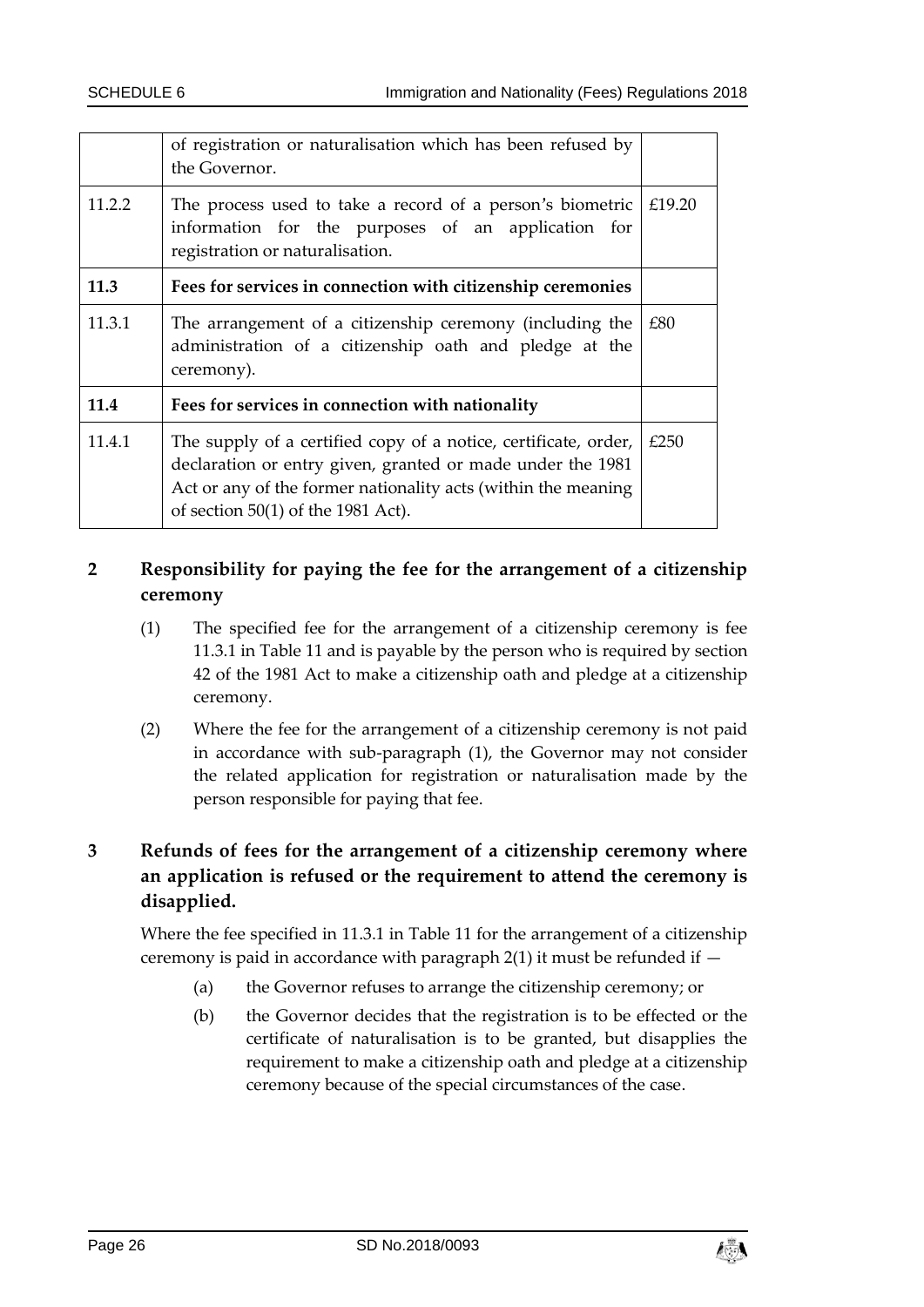### **MISCELLANEOUS FEES**

### Regulation 10

<span id="page-26-1"></span><span id="page-26-0"></span>1 **Fees in relation to the Life in the UK and Islands Test referred to in Appendix KoLL to the immigration rules and regulation 5A of the British Nationality (General) Regulations 2003<sup>25</sup>**

- (1) A fee of £75 is payable for the administration of the Life in the UK and Islands Test by an educational establishment or other person approved for this purpose by the Governor.
- (2) A fee of £3.40 is payable to purchase a copy of the information booklet called "Life in the Isle of Man: a supplement to the Life in the United Kingdom – guide to new residents".

<sup>25</sup> SI 2003/548; regulation 5A was inserted by SI 2004/1726 and substituted by SI 2005/2785 and SI 2013/2541.



 $\overline{a}$